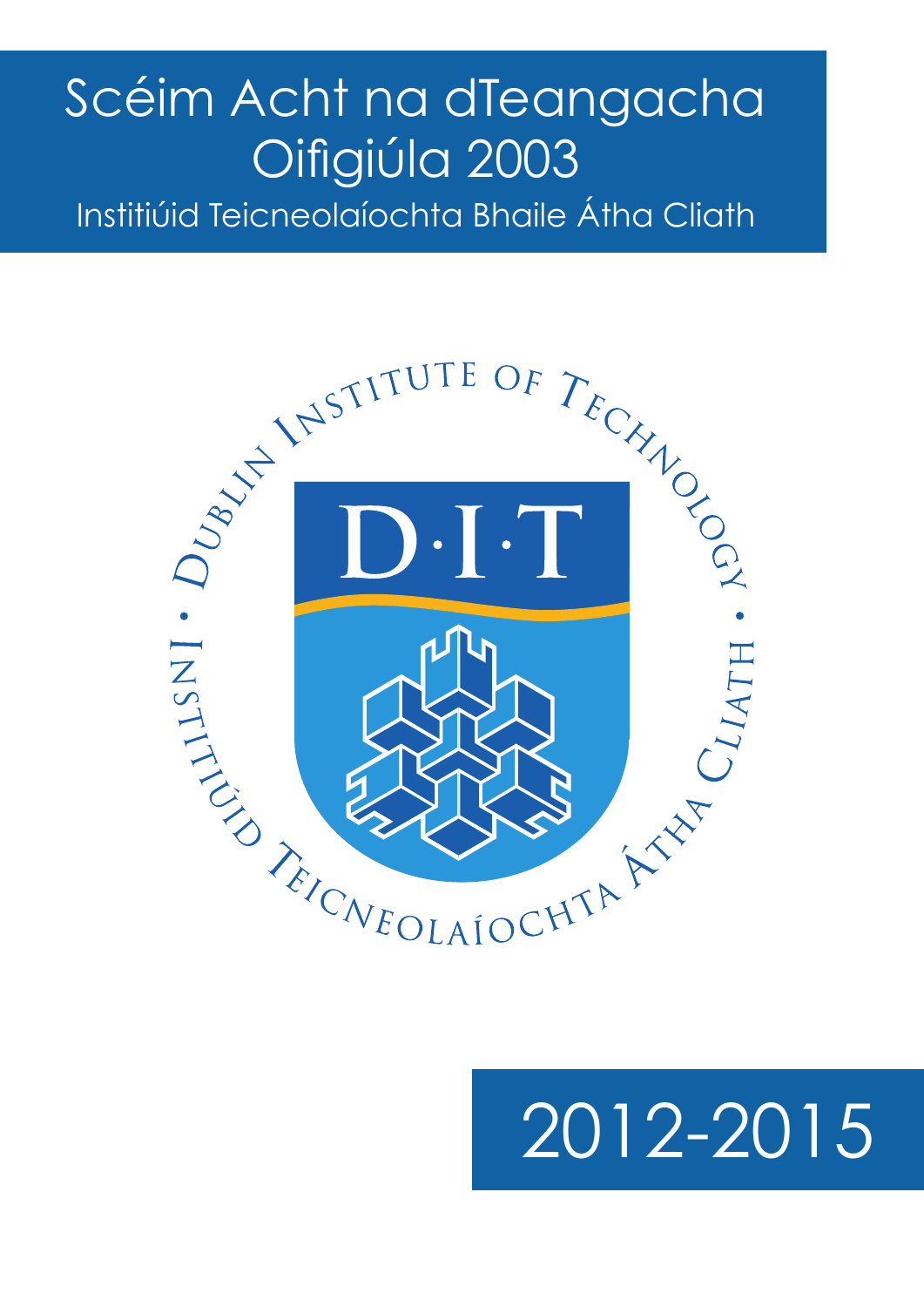## **CLÁR ÁBHAIR**

| <b>Caibidil 1</b> | Scéim a Ullmhú agus Forléargas ar Institiúid Teicneolaíochta<br><b>Bhaile Átha Cliath (ITBÁC)</b> | Leathanach |
|-------------------|---------------------------------------------------------------------------------------------------|------------|
| 1.1               | <b>Réamhrá</b>                                                                                    |            |
| 1.2               | Treoirlínte maidir le Scéim a Ullmhú                                                              |            |
| 1.3               | Próiseas Comhairliúcháin                                                                          |            |
| 1.4               | Tosaíochtaí do Scéim Acht na dTeangacha Oifigiúla ITBÁC                                           |            |
| 1.5               | Dáta Tosaigh na Scéime                                                                            | 2          |
| 1.6               | Forléargas ar ITBÁC                                                                               | 2          |
| 1.7               | Rialachas ar ITBÁC                                                                                |            |

#### **Caibidil 2 Seirbhísí Gaeilge Reatha in ITBÁC**

| 2.1 | Cúlra Reachtúil na Gaeilge in ITBÁC              | -5 |
|-----|--------------------------------------------------|----|
| 2.2 | Cláir Acadúla agus Taighde i nGaeilge/le Gaeilge | -5 |
| 2.3 | Seirbhísí Riaracháin Gaeilge in ITBÁC            |    |
| 2.4 | Oiliúint Ghaeilge don Fhoireann                  |    |
| 2.5 | Seirbhísí Gaeltachta in ITBÁC                    |    |

| <b>Caibidil 3</b> | Tiomantais i dtreo Seirbhísí a Fheabhsú Faoi Scéim Acht na                             |                 |  |
|-------------------|----------------------------------------------------------------------------------------|-----------------|--|
|                   | dTeangacha Oifigiúla ITBÁC:                                                            |                 |  |
| 3.1               | Soláthar Cláir Acadúla Ghaeilge                                                        | 8               |  |
| 3.2               | Soláthar Seirbhísí Oiliúna Gaeilge d'fhoireann ITBÁC                                   | 9               |  |
| 3.3               | Foilseacháin, Ábhar Poiblíochta ITBÁC agus na Meáin                                    | 10 <sup>°</sup> |  |
| 3.4               | Bileoga Eolais, Foirmeacha agus Tuarascálacha Modúl ITBÁC                              | 11              |  |
| 3.5               | Teicneolaíocht Faisnéise, Láithreán Gréasáin agus Seirbhísí                            | 12 <sup>°</sup> |  |
|                   | Idirghníomhacha ITBÁC                                                                  |                 |  |
| 3.6               | An Ghaeilge agus Saol na Mac Léinn                                                     | 13              |  |
| 3.7               | Lasc-chlár ITBÁC                                                                       | 14              |  |
| 3.8               | Fáiltithe ITBÁC                                                                        | 14              |  |
| 3.9               | Campas Ghráinseach Ghormáin                                                            | 14              |  |
| <b>Caibidil 4</b> | Monatóireacht, Measúnú agus Poiblíocht ar Scéim Acht na<br>dTeangacha Oifigiúla, ITBÁC |                 |  |
| 4.1               | Monatóireacht agus Measúnú a dhéanamh ar Scéim Acht na                                 | 15              |  |
|                   | dTeangacha Oifigiúla ITBÁC                                                             |                 |  |
| 4.2               | Scéim Acht na dTeangacha Oifigiúla ITBÁC a Phoibliú                                    | 15              |  |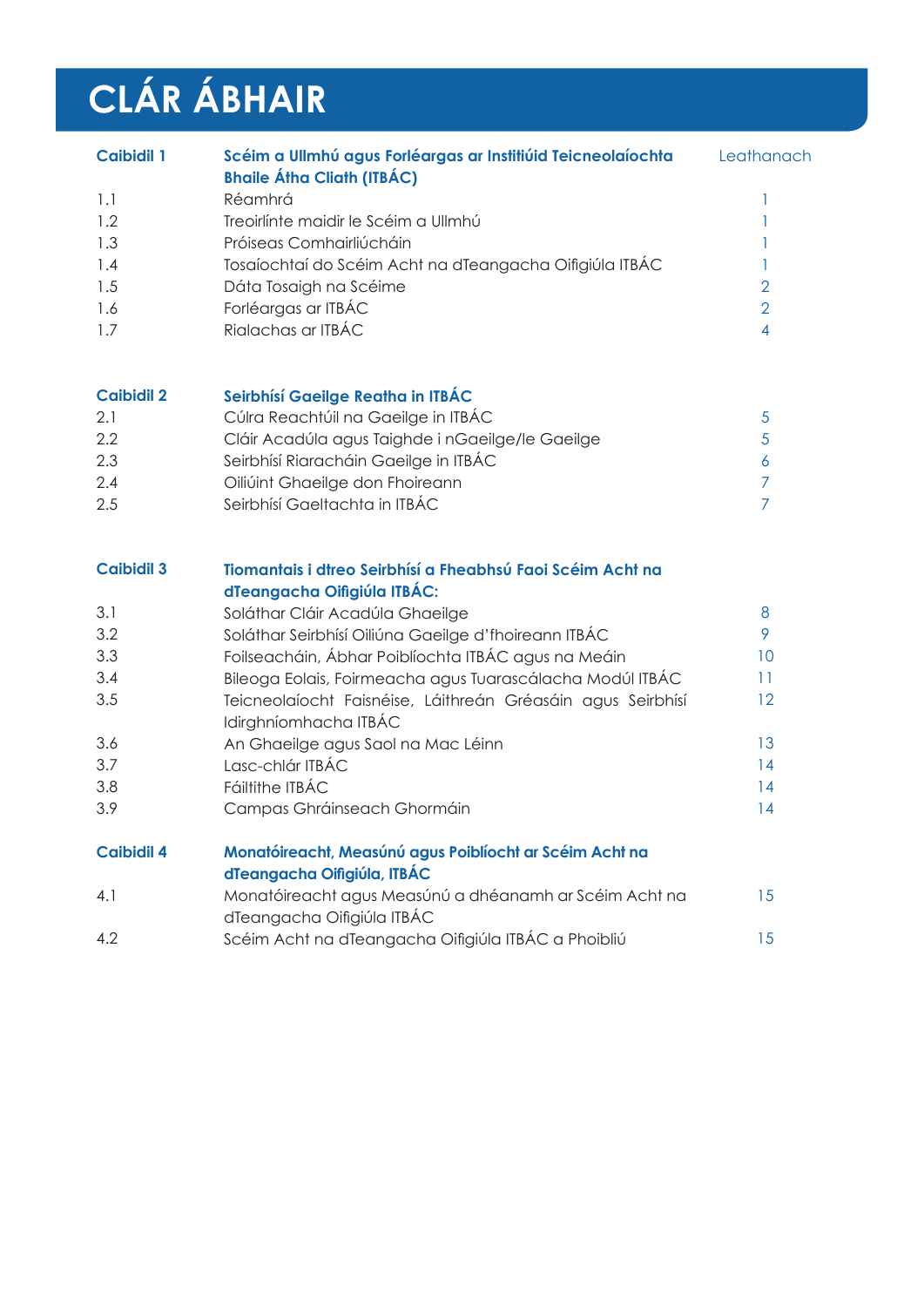#### SCÉIM A ULLMHÚ AGUS FORLÉARGAS AR INSTITIÚID TEICNEOLAÍOCHTA BHAILE ÁTHA CLIATH (ITBÁC):

#### **1.1 Réamhrá:**

Dréachtaíodh Scéim Acht na dTeangacha Oifigiúla ITBÁC de réir Alt 11 d'Acht na dTeangacha Oifigiúla 2003 agus sa Scéim sonraítear na tiomantais reachtúla maidir leis na seirbhísí a chuirfidh Institiúid Teicneolaíochta Bhaile Átha Cliath (ITBÁC) ar fáil:

- i nGaeilge amháin
- i mBéarla amháin agus
- go dátheangach

sna trí bliana atá amach romhainn. Is é cuspóir na Scéime seo ná raon agus caighdeán na seirbhísí atá ar fáil trí Ghaeilge in ITBÁC a mhéadú agus soláthar a dhéanamh le go nglacfar le bearta lena chinntiú go gcuirfear seirbhísí áirithe nach bhfuil ar fáil trí mheán na Gaeilge faoi láthair ar fáil laistigh de thréimhse ama socraithe.

#### **1.2 Treoirlínte maidir le Scéim a Ullmhú:**

Forálann Alt 12 d'Acht na dTeangacha Oifigiúla 2003, go n-ullmhódh an tAire Gnóthaí Pobail, Comhionannais agus Gaeltachta treoirlínte agus go n-eiseofaí iad ar chomhlachtaí poiblí chun cuidiú leo dréacht-scéimeanna a ullmhú. Dréachtaíodh an Scéim seo de réir na dtreoirlínte sin.

#### **1.3 Próiseas Comhairliúcháin:**

Cuireadh Scéim Acht na dTeangacha Oifigiúla ITBÁC le chéile tar éis próiseas cuimsitheach comhairliúcháin le comhaltaí foirne agus mic léinn ITBÁC chomh maith le heolas a fháil ó mholtaí agus ó thuairímí a cuireadh in iúl in aighneachtaí a fuarthas ón bpobal.

Eagraíodh seisiúin eolais san Institiúid agus rinneadh suirbhé cuimsitheach ar líne chun dearcthaí agus tuairimí chomhaltaí foirne agus mhic léinn ITBÁC a fháil amach maidir le Scéim Acht na dTeangacha Oifigiúla ITBÁC a ullmhú agus cuireadh 394 ceistneoir ar an iomlán i gcrích.

Cuireadh fógra poiblí faoi Alt 13 den Acht i bpáipéir nuachtáin Ghaeilge agus Bhéarla in Aibreán 2009 ag lorg aighneachtaí ó pháirtithe leasmhara. Scaipeadh ríomhphost chuig méain éagsúla, eagraíochtaí Gaeilge agus iarbhunscoileanna ag lorg aighneachtaí ón bpobal agus fuarthas 15 aighneacht ón bpobal.

Bhí gach moladh agus tuairim a bailíodh i rith an phróisis chomhchomhairliúcháin seo mar eolas do Scéim Acht na dTeangacha Oifigiúla ITBÁC.

Ba mhaith le ITBÁC buíochas a ghlacadh leis an bhfoireann ar fad, leis na mic léinn agus leis an bpobal a chuidigh linn ár gcéad Scéim Acht na dTeangacha Oifigiúla a dhréachtú.

#### **1.4: Tosaíochtaí do Scéim Acht na dTeangacha Oifigiúla ITBÁC:**

- • Soláthar seirbhísí dátheangacha in ITBÁC a mhéadú agus a fhorbairt sna 3 bliana amach romhainn.
- • Leibhéil inniúlachta Gaeilge na foirne a fheabhsú trí oiliúint agus tacaíocht teanga a chur ar fáil chun soláthar seirbhísí dátheangacha a fhorbairt.
- Seirbhísí dátheangacha a chur ar fáil don phobal go forghníomhach sna 3 bliana atá amach romhainn.
- • Feasacht i measc na foirne agus na mac léinn a chruthú maidir le hábhar agus cuspóir Scéim Acht na dTeangacha Oifigiúla trí oiliúint feasachta teanga a chur ar fáil.
- • Infheiceálacht na Gaeilge in ITBÁC a ardú sna 3 bliana atá amach romhainn.
- Tiomantas ITBÁC i leith chur chun cinn agus fhorbairt na Gaeilge a mhéadú ar fud na hInstitiúide.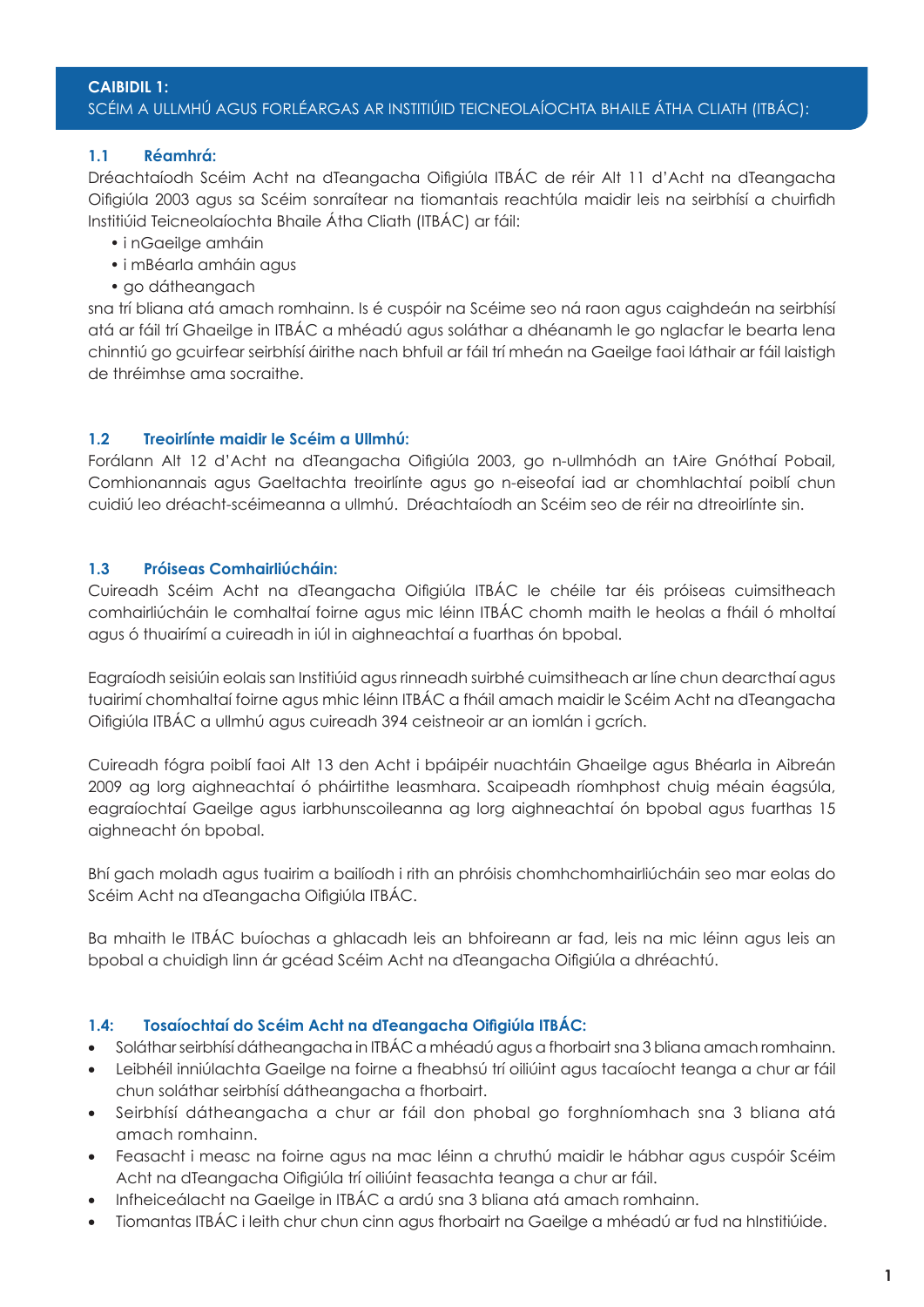#### **CAIBIDIL 1:**  SCÉIM A ULLMHÚ AGUS FORLÉARGAS AR INSTITIÚID TEICNEOLAÍOCHTA BHAILE ÁTHA CLIATH (ITBÁC):

#### **1.5: Dáta Tosaigh na Scéime:**

Cuirfear tús le Scéim Acht na dTeangacha Oifigiúla ITBÁC ar an 22 Bealtaine 2012 agus beidh feidhm léi ar feadh tréimhse 3 bliana ón dáta sin nó go ndearbhóidh an tAire scéim nua de bhun Alt 15 den Acht, cibé acu is túisce.

#### **1.6: Forléargas ar Institiúid Teicneolaíochta Bhaile Átha Cliath (ITBÁC):**

Is institiúid ardoideachais chuimsitheach í ITBÁC a chuireann cláir lánaimseartha agus páirtaimseartha ar fáil in oideachas eolaíochta, teicniúil, teicneolaíochta, daonnachtaí agus gnó ag leibhéil fochéime agus iarchéime. Tá dlúthbhaint aici leis na forbairtí is déanaí i dteicneolaíocht sna réimsí seo, agus ag an am céanna coinníonn sí tiomantas leanúnach i leith forbairt tionsclaíche, eacnamíochta agus cultúir. Cuireann an Institiúid cláir oideachais agus taighde ar fáil ó leibhéal an phrintísigh go dtí leibhéal dochtúireachta ina ceithre coláiste, is iad sin Coláiste na nEalaíon agus na Turasóireachta; Coláiste an Ghnó; Coláiste na hInnealtóireacht agus na Timpeallachta Tógtha agus Coláiste na nEolaíochtaí agus na Sláinte.

Téann stair ITBÁC siar chomh fada le 1887 agus tá traidisiún fada agus mórtasach aici ó thaobh oideachas a chur ar fáil ag na caighdeáin is airde. Faoi fhorálacha Acht Institiúid Teicneolaíochta Bhaile Átha Cliath 1992, rinneadh Institiúid ardoideachais neamhspleách den Institiúid. I 1998, bronnadh a cuid cumhachtaí bronnta céime féin ag leibhéil fochéime agus iarchéime araon ar an Institiúid.

#### **1.6.1: Mic léinn agus Comhaltaí Foirne:**

Tá 11,906 mac léinn tríú leibhéal lánaimseartha in ITBÁC atá i mbun níos mó ná 100 clár éagsúil, sa bhreis air 4,767 mac léinn páirtaimseartha agus 2,048 printíseach, rud a thugann iomlán ollmhór de 18,721 mac léinn don bhliain acadúil 2011/12.

Faoi láthair tá 955 comhaltaí foirne, coibhéis lánaimseartha acadúil agus 850 comhaltaí foirne, coibhéis lánaimseartha neamhacadúil lena n-áirítear comhaltaí foirne riaracháin, teicniúla agus tacaíochta fostaithe in ITBÁC (Márta 2012).

#### **1.6.2: Gníomhaíochtaí**

Tá an Institiúid rannpháirteach freisin i ngníomhaíochtaí taighde, forbartha agus comhairliúcháin agus tá roinnt ionad agus tionscadal bunaithe aici i réimsí ar nós: Meáin Dhigiteacha; Forbairt Táirgí Bia; Optaic Tionsclaíochta agus Innealtóireachta; Loighistic agus Iompar; Cothabháil; Optaileictreonaic; Cumarsáid Satailíte; Oideolaíocht/Eolaíochtaí Sóisialta; Forbairt Tionscadail; Radaíocht agus Eolaíocht Chomhshaoil; Forbairt Adhmaid agus Taighde Turasóireachta.

#### **1.6.3: Suíomhanna:**

Tá gach ionad de chuid ITBÁC suite in aice le lár na cathrach, ar an dá thaobh den Life. Is iad príomhshuíomhanna na 4 Choláiste ná:

- ITBÁC Shráid Aungier (Coláiste an Ghnó, Coláiste na nEalaíon agus na Turasóireachta)
- ITBÁC Shráid Bolton (Coláiste na hInnealtóireachta agus na Timpeallachta Tógtha)
- ITBÁC Shráid Chathail Brugha (Coláiste na nEalaíon agus na Turasóireachta, Coláiste na nEolaíochtaí agus na Sláinte)
- ITBÁC Shráid Chaoimhín (Coláiste na nEolaíochtaí agus na Sláinte, Coláiste na hInnealtóireachta agus na Timpeallachta Tógtha)
- ITBÁC Chearnóg Mhuinseo (Coláiste na nEalaíon agus na Turasóireachta)
- ITBÁC Ráth Maonais (Coláiste na nEalaíon agus na Turasóireachta)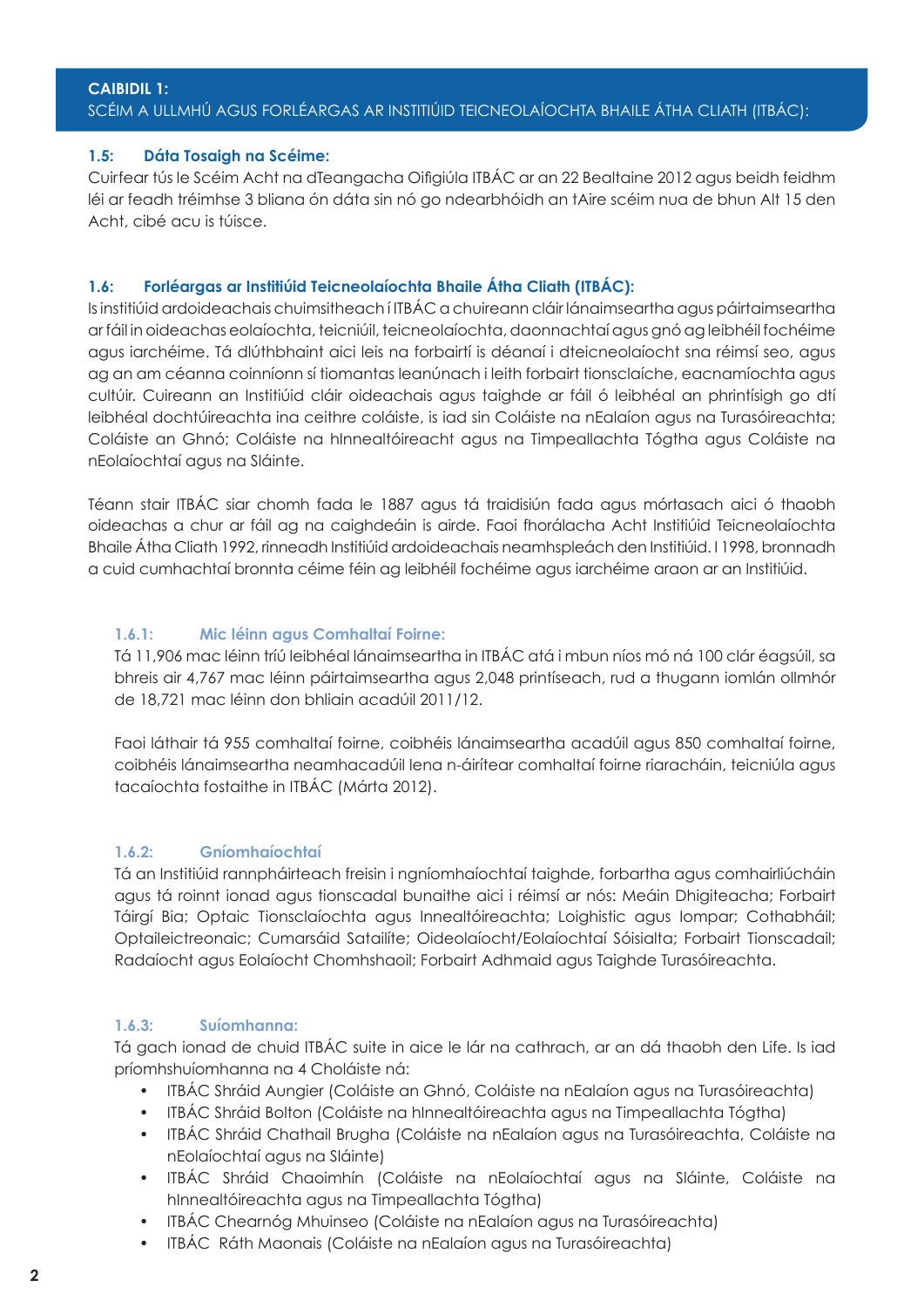#### **CAIBIDIL 1:**  SCÉIM A ULLMHÚ AGUS FORLÉARGAS AR INSTITIÚID TEICNEOLAÍOCHTA BHAILE ÁTHA CLIATH (ITBÁC):

#### **1.6.4: Fís, Misean agus Luachanna ITBÁC**

#### Fís:

Beidh Institiúid Teicneolaíochta Bhaile Átha Cliath mar an chéad rogha in Éirinn do dhaoine a bheidh ag lorg teagasc gairmiúil agus fionnachtana gairmiúla atá dírithe ar an ngairm bheatha i dtimpeallacht bhríomhar a bhfuil sár-aithne uirthi maidir le feidhmiú nuála, cruthaitheachta agus taighde.

#### Misean agus Luachanna:

Suite i gcroílar phríomhchathair na hÉireann, cuireann Institiúid Teicneolaíochta Bhaile Átha Cliath raon clár ag leibhéil éagsúla i dtimpeallacht foghlama nuálach, sofhreagrach agus comhbhách ar fáil do mhic léinn de gach aois agus ó gach cúlra. Agus sin á dhéanamh aici, déanann Institiúid Teicneolaíochta Bhaile Átha Cliath na nithe seo a leanas:

- nascann sí sárchleachtas acadúil ollscoil thraidisiúnta le foghlaim, fionnachtain agus feidhmiú eolais atá dírithe ar an ngairm bheatha;
- • leagann sí béim ar shármhaitheas ina cuid teagaisc, scoláireachta, taighde agus tacaíochta d'fhiontraíocht; agus
- • cothaíonn sí forbairt shóisialta, chultúrtha, teicneolaíochta agus eacnamaíochta na hÉireann go gníomhach.

#### **1.6.5: Cairt Eagraíochta ITBÁC:**

Institiúid Teicneolaíochta Bhaile Átha Cliath - Cairt Eagraíochta

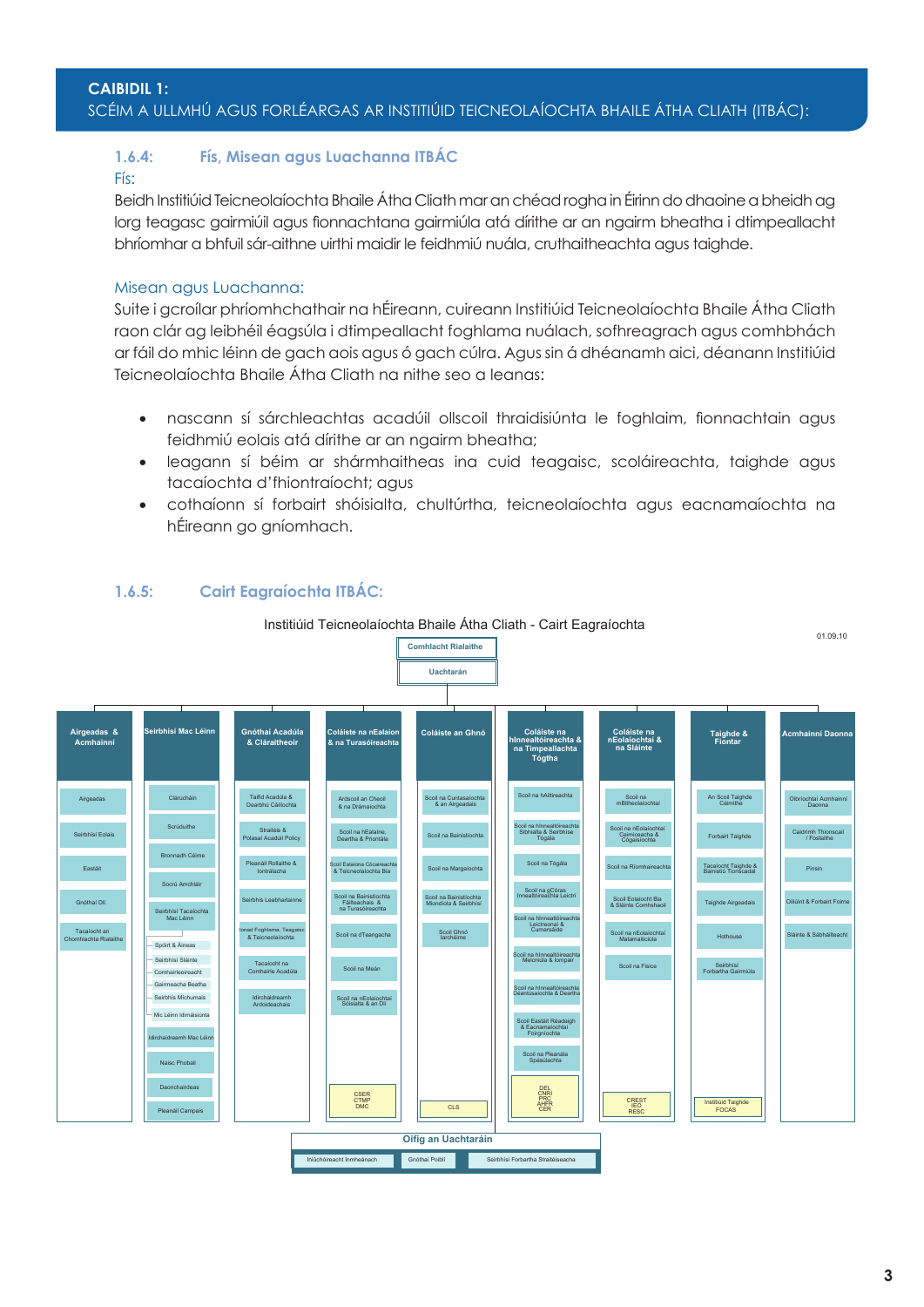#### **1.7: Rialachas ar ITBÁC:**

#### **1.7.1: Comhlacht Rialaithe**

Bhunaigh An tAcht um Institiúid Teicneolaíochta Bhaile Átha Cliath, 1992 an Comhlacht Rialaithe mar údarás rialaithe na hInstitiúide. Ar an gComhlacht Rialaithe tá Cathaoirleach agus Uachtarán na hInstitiúide agus 18 gnáthchomhalta eile. Is féidir liosta de bhallraíocht reatha Chomhlacht Rialaithe ITBÁC a fháil ar www.dit.ie/ga/maidirle/governing

Déanann an Comhlacht Rialaithe gnóthaí na hInstitiúide agus maoin ar fad na hInstitiúide a rialú agus a bhainistiú agus comhlíonann sé na feidhmeanna a bronnadh ar an Institiúid mar a aithníodh in Achtanna ITBÁC 1992 agus 1994 agus san Acht um Institiúidí Teicneolaíochta, 2006. Tá breis eolais maidir le freagrachtaí an Chomhlachta Rialaithe le fáil sna hAchtanna ITBÁC, 1992 agus 1994 agus san Acht um Institiúidí Teicneolaíochta, 2006 ar www.acts.ie

#### **1.7.2: Foireann Ceannaireachta Shinsearach**

Ar an bhFoireann Ceannaireachta Shinsearach tá Stiúrthóirí na 4 Choláiste agus na 5 thrasfheidhm tacaíochta ITBÁC chomh maith leis an Uachtarán:

- Uachtarán ITBÁC
- Stiúrthóir agus Déan, Coláiste na nEolaíochtaí agus na Sláinte
- • Stiúrthóir agus Déan, Coláiste na hInnealtóireachta agus na Timpeallachta Tógtha
- Stiúrthóir agus Déan, Coláiste an Ghnó
- • Stiúrthóir agus Déan, Coláiste na nEalaíon agus na Turasóireachta
- • Stiúrthóir Gnóthaí Acadúla agus Cláraitheoir
- Stiúrthóir Gnóthaí Mac Léinn agus Forbairt agus Déan na Mac Léinn
- • Stiúrthóir Taighde agus Fiontraíocht agus Déan na Scoile Taighde Céimithe
- • Stiúrthóir Airgeadais agus Acmhainní
- Stiúrthóir Acmhainní Daonna.

Cuireann an Fhoireann Ceannaireachta Shinsearach ról ceannaireachta ar fáil ó thaobh fás agus forbairt iomlán na hInstitiúide.

#### **1.7.3: An Chomhairle Acadúil**

Is í an Chomhairle Acadúil an comhlacht reachtúil atá freagrach as caighdeáin acadúla na hInstitiúide a bhunú agus a chothabháil. Ceapann an Comhlacht Rialaithe comhaltaí chun cuidiú le hobair oideachais na hInstitiúide a phleanáil, a chomhordú, a fhorbairt agus a mhaoirsiú agus chun caighdeáin acadúla chláir agus ghníomhaíochtaí na hInstitiúide a chosaint, a chothabháil agus a fhorbairt.

Ar an gComhairle tá Uachtarán, Stiúrthóirí, comhaltaí sinsearacha foirne acadúla, comhaltaí foirne agus mic léinn acadúla tofa. Tá thart ar 90 comhalta ar an gcomhairle agus de ghnáth bíonn 4 chruinniú in aghaidh na bliana acadúla aici.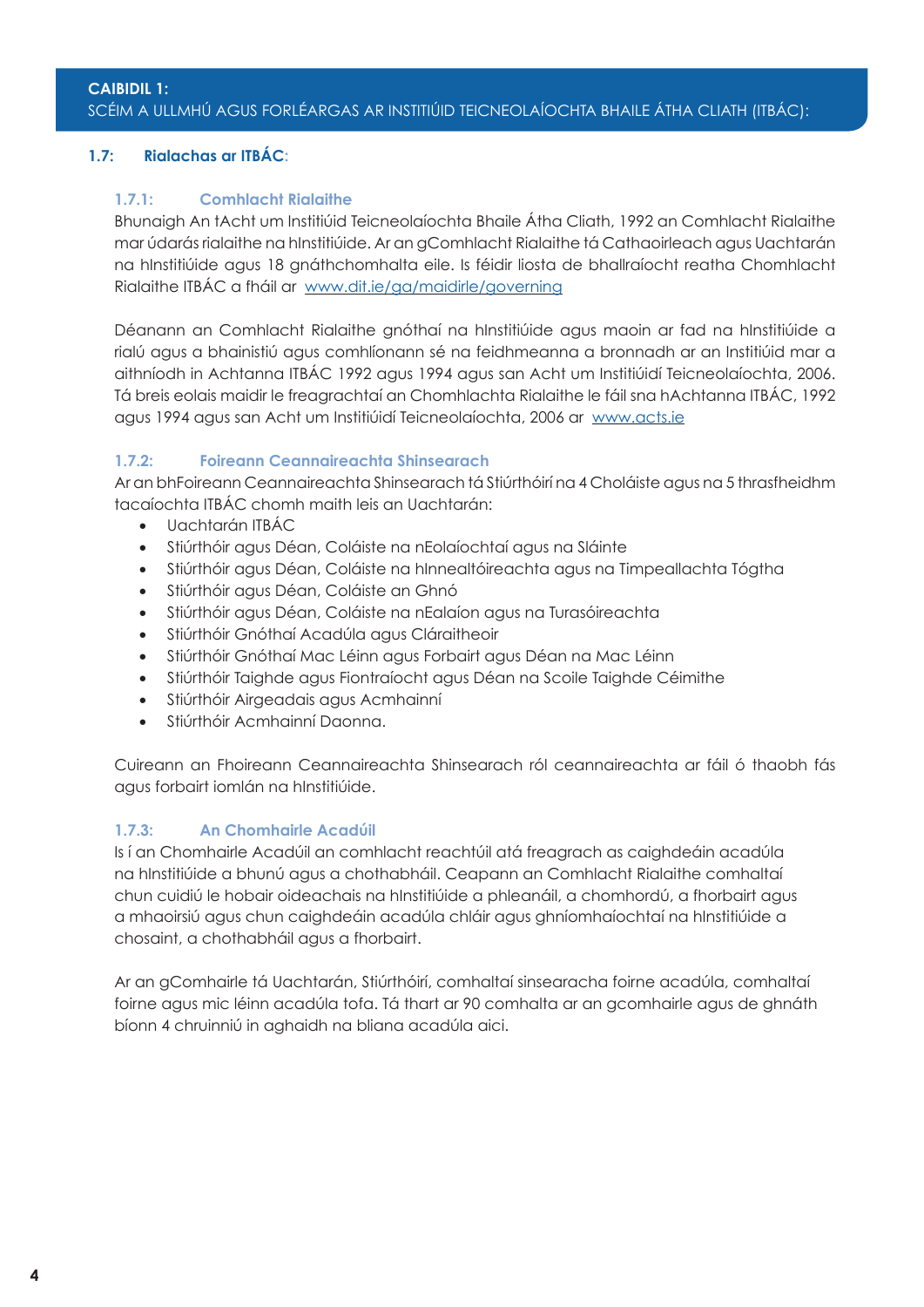Feidhmíonn na ranna agus na scoileanna ar fad in ITBÁC agus cuireann siad seirbhísí ar fáil nach mór i mBéarla amháin. Níl soláthar Gaeilge mar thraidisiún ag ITBÁC cé go bhfuil líon beag foirne ar fud na hInstitiúide a chuireann seirbhísí ar fáil i nGaeilge. Léiríonn torthaí ó shuirbhé foirne a rinneadh mar chuid d'ullmhú Scéim Acht na dTeangacha Oifigiúla ITBÁC, áfach, go mbeadh 60.2% den fhoireann a rinneadh suirbhé orthu sásta déileáil leis an bpobal i nGaeilge amach anseo dá mbeadh oiliúint ar fáil a chuideodh leo sin a dhéanamh.

Tá na seirbhísí Gaeilge atá ar fáil faoi láthair ó scoileanna agus ó ranna ITBÁC (níl Dualgais Dhíreacha ná Rialacháin Acht na dTeangacha Oifigiúla 2003 ar chomhlachtaí poiblí san áireamh) liostaithe thíos.

#### **2.1: Cúlra Reachtúil na Gaeilge in ITBÁC**

Tá forálacha d'fhorbairt na Gaeilge san áireamh san Acht um Institiúidí Teicneolaíochta, 2006 agus san Acht um Institiúid Teicneolaíochta Bhaile Átha Cliath, 1992.

Deirtear i bPlean Straitéiseach Institiúid Teicneolaíochta Bhaile Átha Cliath, Fís d'Fhorbairt 2001-2015 go ndéanfar *"úsáid na Gaeilge a chothú agus a fhorbairt i saol, i gcultúr agus i ngnóthaí uile na hInstitiúide"* (Leathanach 9)

#### **2.2: Cláir Acadúla agus Taighde i nGaeilge/le Gaeilge:**

Go príomha is í feidhm ITBÁC ná cláir acadúla a chur ar fáil agus tá modúil Ghaeilge ar fáil faoi láthair ar réimse leathan de chlár lánaimseartha agus páirtaimseartha fochéime agus iarchéime i 6 scoil agus os cionn 200 mac léinn ag staidéar na Gaeilge in ITBÁC.

#### **Scoil na dTeangacha:**

#### Cláir Iarchéime:

#### MA sa Ghaeilge Fheidhmeach:

In Eanáir 2008, cuireadh tús le Clár Máistreachta dhá bhliain, páirtaimseartha múinte i nGaeilge Fheidhmeach (DT 587: MA sa Ghaeilge Fheidhmeach) i Scoil na dTeangacha. Cuirtear an clár ar fáil i gcomhar le Gaelchultúr Teo. agus déantar an clár a sheachadadh i nGaeilge.

#### Cláir Fochéime:

Cuireann Scoil na dTeangacha modúil Ghaeilge ar fáil ar na cláir fochéime seo thíos de chuid Scoil na Meán, Scoil na Bainistíochta Fáilteachais agus na Turasóireachta agus An Scoil Ealaíona Cócaireachta agus Teicneolaíocht Bia:

- i. DT 553: BA in Iriseoireacht le Teanga (Gaeilge)
- ii. DT 505: BA i Scannánaíocht agus Craoltóireacht le Teanga (Gaeilge)
- iii. DT 408T: BA (Gnáthleibhéal) i mBainistíocht Fáilteachais
- iv. DT 411: BA (Gnáthleibhéal) i mBainistíocht Fóillíochta
- v. DT 401T: BSc i mBainistíocht Fáilteachais Idirnáisiúnta
- vi. DT 412: BSc i Margaíocht Turasóireachta
- vii. DT 413: BSc i mBainistíocht Imeachtaí
- viii. DT 406: BA i mBainistíocht Turasóireachta
- ix. DT 407: BA (Onóracha) sna hEalaíona Cócaireachta
- x. DT 416: BSc (Onóracha) i bhFiontraíocht Chócaireachta
- xi. DT 417: BSc (Onóracha) i mBainistíocht agus i bhFiontraíocht Staidéir Beáir
- xii. DT432: Ardteastas in Ealaíona Cócaireachta (Cleachtas Gairmiúil Cócaireachta)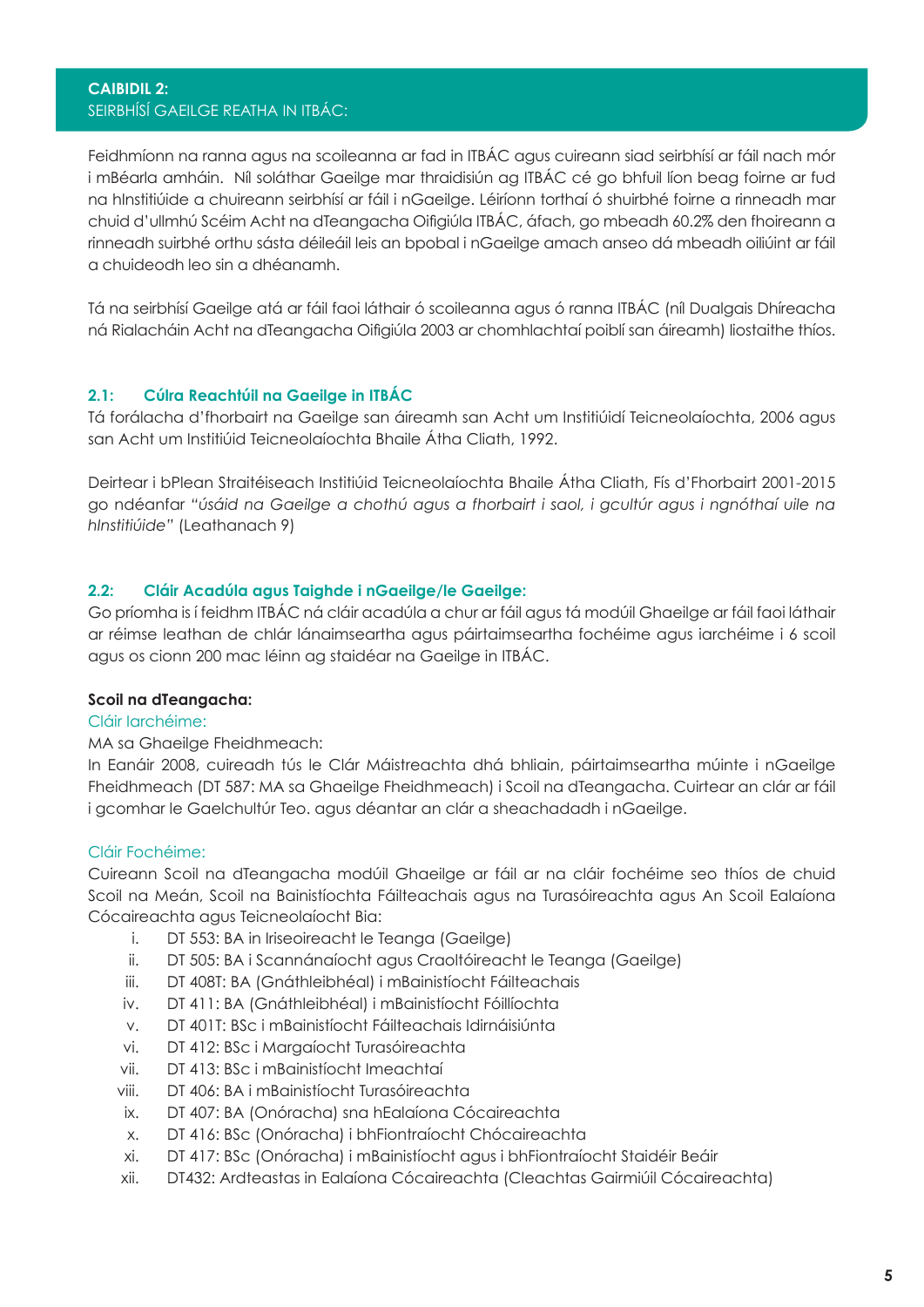#### **CAIBIDIL 2:**  SEIRBHÍSÍ GAEILGE REATHA IN ITBÁC:

#### **Scoil na Meán:**

Ó bunaíodh Scoil na Méan, tá an Ghaeilge mar chuid lárnach de na cláir a chuireann sí ar fáil, i gcás na hiriseoireachta ó 1968, agus in ealaíon na meán ó 1978. Leanann sí de bheith mar ábhar lárnach do mhic léinn ar na cláir chéime lánaimseartha:

- DT 553, cuireann an BA in Iriseoireacht le Teanga (Gaeilge) céim le Gaeilge ar fáil
- DT 552, cuireann an BA in Ealaíon na Meán céim le Gaeilge ar fáil
- DT 505, cuireann an BA i Scannánaíocht agus Craoltóireacht le teanga (Gaeilge) céim le Gaeilge ar fáil

Seachadtar na cláir seo i gcomhar le Scoil na dTeangacha agus i ngach clár, déanann na mic léinn staidéar ar an teanga fheidhmeach a bhaineann go sainiúil lena gcuid cúrsaí céime faoi seach.

#### **Ardscoil an Cheoil agus na Drámaíochta:**

Tá Gaeilge ar fáil mar rogha don tríú agus ceathrú Bliain ar DT 501: BA sa Cheol (Staidéir Cheoil Thraidisiúnta na hÉireann).

#### **Scoil na nEolaíochtaí Sóisialta agus an Dlí:**

Tá Modúl Roghnach 'Leanaí Dátheangacha in Éirinn' ar fáil i mBliain 3 de DT 572: BA in Oideachas Luathóige.

#### **Scoil na Bainistíochta Fáilteachais agus na Turasóireachta:**

Cuireann Scoil na dTeangacha modúil Ghaeilge ar fáil ar 6 chlár céime lánaimseartha i Scoil na Bainistíochta Fáilteachais agus na Turasóireachta mar atá liostaithe thuas.

#### **An Scoil Ealaíona Cócaireachta agus Teicneolaíocht Bia:**

Cuireann Scoil na dTeangacha modúil Ghaeilge ar fáil ar 4 chlár fochéime sa Scoil Ealaíona Cócaireachta agus Teicneolaíocht Bia mar atá liostaithe thuas.

#### **Taighde ar an nGaeilge:**

Tá Scoil na dTeangacha, Scoil na Meán, Scoil na nEolaíochtaí Sóisialta, Scoil na Bainistíochta Fáilteachais agus na Turasóireachta, Ardscoil an Cheoil agus na Drámaíochta (i gcomhar le hInstitiúid Mhichíl Uí Chléirigh sa Choláiste Ollscoile, Baile Átha Cliath) agus ionaid taighde eile lena n-áirítear An tIonad do Thaighde Sóisialta agus Oideachais, an tIonad do Mheáin Dhigiteacha, an tIonad Forbartha Táirgí Bia, an Institiúid d'Fhiontraíocht Mhionlach agus an Institiúid Taighde do Chultúr agus d'Oidhreacht tar éis taighde a dhéanamh ar an nGaeilge.

#### **2.3: Seirbhísí Riaracháin Gaeilge in ITBÁC**

#### **Coiste na Gaeilge:**

Bunaíodh Coiste na Gaeilge, coiste Gaeilge ITBÁC faoi choimirce chomhlacht rialaithe ITBÁC i 1998 chun maoirsiú a dhéanamh ar an nGaeilge san Institiúid.Ar Choiste na Gaeilge tá comhaltaí foirne a bhfuil Gaeilge acu ó na príomh 6 champas agus as gach coláiste chomh maith le hionadaíochta mac léinn. Tagann an Coiste le chéile 4 uair in aghaidh na bliana chun monatóireacht a dhéanamh ar obair Oifig na Gaeilge agus í a threorú agus chun pleanáil a dhéanamh d'fhorbairt ghinearálta na Gaeilge ar fud ITBÁC.

#### **Oifig na Gaeilge**:

Áirítear ar ghníomhaíochtaí Oifig na Gaeilge deiseanna a eagrú don fhoireann agus do mhic léinn chun Gaeilge a fhoghlaim; éascú a dhéanamh ar ullmhú agus ar chur i bhfeidhm Scéim Acht na dTeangacha Oifigiúla ITBÁC agus tacú le ranna agus le scoileanna chun soláthar seirbhísí dátheangacha a fhorbairt; obair aistriúcháin; Scéim Cónaithe Gaeilge na Mac Léinn a eagrú; tacú le mic léinn atá ag staidéar na Gaeilge in ITBÁC cheana féin; tacú leis an gCumann Gaelach (cumann mac léinn Gaeilge de chuid ITBÁC) agus tacú le cumainn agus clubanna mac léinn eile agus leis na mic léinn iad féin an Ghaeilge a chur chun cinn ar an gcampas; scéimeanna scoláireachta Gaeltachta éagsúla a eagrú chomh maith le himeachtaí cúltúir agus sóisialta Gaeilge a eagrú don fhoireann agus do mhic léinn ITBÁC.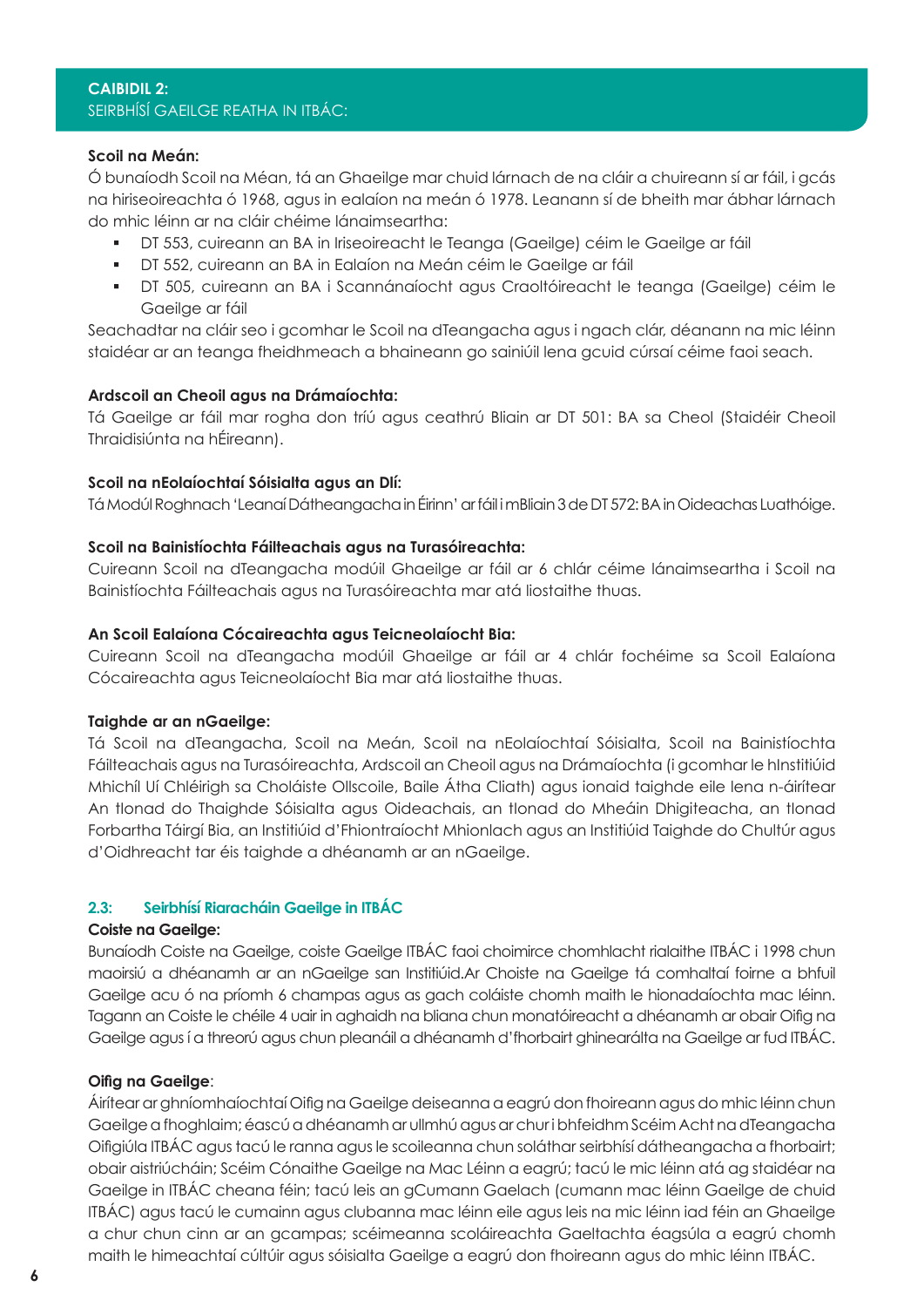#### **Oifig Gnóthaí Poiblí:**

- Tá liosta de chomhaltaí foirne ITBÁC atá inniúil agus atá sásta déileáil leis na meáin Ghaeilge ar mhíreanna nuachta a bhaineann lena réimse féin le fáil ón Oifig Gnóthaí Poiblí agus déantar é a thabhairt cothrom le dáta go rialta.
- Cuireann an Oifig Gnóthaí Poiblí stáiseanóireacht agus cártaí gnó dátheangacha ar fáil.
- Tá rannóg Gaeilge 'Imeachtaí Gaeilge' san áireamh i ríomhiris na foirne "Update" a fhoilsíonn an Oifig Gnóthaí Poiblí.

#### **Acmhainní Daonna agus Oiliúint agus Forbairt Foirne:**

- Tacaíonn an tAonad Oiliúna agus Forbartha Foirne le hoiliúint Ghaeilge do chomhaltaí foirne ITBÁC a mhaoiniú.
- • Aithníonn an Roinn Acmhainní Daonna rannpháirtíocht chomhaltaí foirne ITBÁC ar chúrsaí samhraidh Gaeilge sa Ghaeltacht mar laethanta oiliúna, faoi réir ceadaithe an bhainisteora áitiúil.

#### **Stiúrthóireacht na nGnóthaí Acadúla agus an Chláraitheora:**

- • Áirítear ábhar Gaeilge ar Leabhráin Eolais Shearmanas Bronnta ITBÁC.
- • Úsáidtear Gaeilge ag bronnadh foirmiúil dámhachtainí ag searmanais bhronnta ITBÁC.
- Áirítear ábhar Gaeilge ar Pháir Dhámhachtana ITBÁC.

#### **Oifig Chumann na Mac Léinn agus Aontas na Mac Léinn ITBÁC:**

Tá Cumainn Mac Léinn ITBÁC á rith ag mic léinn do mhic léinn agus tacaíonn Oifig Chumann na Mac Léinn agus Aontas na Mac Léinn ITBÁC leo.

Tá os cionn 200 ball sa Chumann Gaelach, cumann mac léinn Gaeilge ITBÁC atá suite in ITBÁC Shráid Aungier. Eagraíonn an cumann imeachtaí Gaeilge do mhic léinn i rith na bliana agus faigheann sé comhairle agus tacaíocht airgeadais agus riaracháin ó Oifig Chumann na Mac Léinn agus ó Aontas na Mac Léinn ITBÁC.

#### **2.4: Oiliúint Ghaeilge don Fhoireann:**

Tá sé de dheis ag an bhfoireann ar fad in ITBÁC freastal ar ranganna Gaeilge saor in aisce i rith am lóin agus tráthnónta, de ghnáth ar feadh 10 seachtaine i Seimeastar 1 agus ar feadh 6 - 8 seachtaine i Seimeastar 2 gach bliain acadúil. Eagraíonn Oifig na Gaeilge na ranganna seo i gcomhair leis an Aonad Oiliúna agus Forbartha Foirne agus le Scoil na dTeangacha.

Cuireadh ranganna go dtí seo ar fáil ag leibhéil A1, A2, B1 agus B2, Teastas Eorpach na Gaeilge agus spreagtar agus tugtar tacaíocht do chomhaltaí foirne tabhairt faoi scrúduithe Theastas Eorpach na Gaeilge. Ó Mheán Fómhair 2006, tá suas le 500 comhalta foirne tar éis freastal ar ranganna Gaeilge páirtaimseatha in ITBÁC.

#### **2.5: Seirbhísí Gaeltachta in ITBÁC:**

Glacann ITBÁC páirt i seachadadh clár agus taighde i gceantair Ghaeltachta uaireanta i gcomhar le soláthróirí tríú leibhéal eile agus eagraíochtaí agus grúpaí áitiúla. Leanfaidh ITBÁC ar aghaidh ag cur clár ar fáil agus ag déanamh taighde i gceantair Ghaeltachta i rith shaolré na scéime seo.

Aithníonn an Institiúid an tábhacht a bhaineann leis an nGaeilge i gceantair Ghaeltachta agus tacaíonn sí le húsáid na Gaeilge i gcur chun cinn, i seachadadh agus i gcur i bhfeidhm a cuid clár agus taighde sa Ghaeltacht.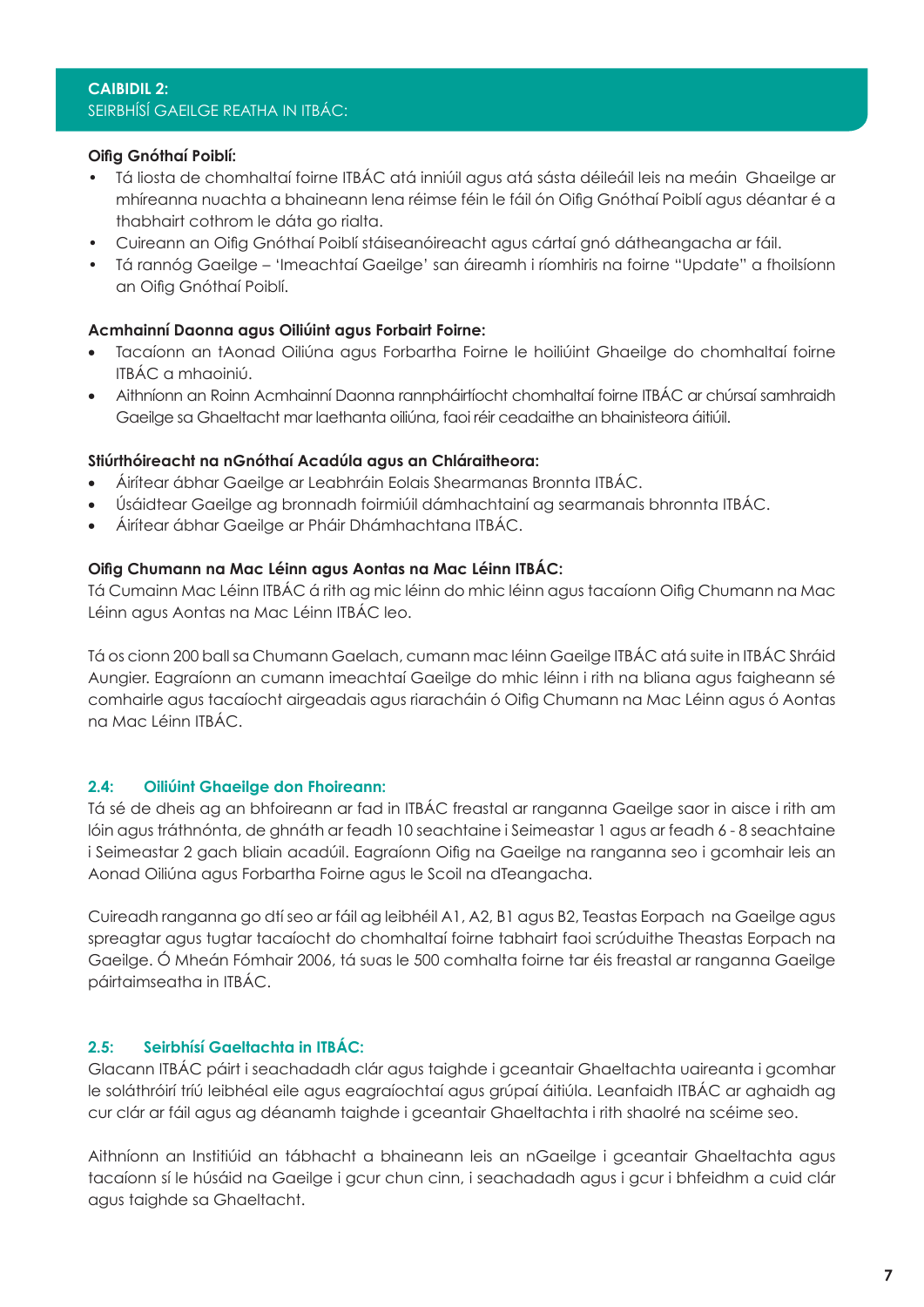#### **CAIBIDIL 3:**  TIOMANTAIS i dTREO SEIRBHÍSÍ A FHEABHSÚ FAOI SCÉIM ACHT NA dTEANGACHA OIFIGIÚLA ITBÁC

Cuirfear tús leis an bpróiseas chun soláthar cuimsitheach seirbhísí do chustaiméirí trí Ghaeilge a chinntiú in ITBÁC i rith shaolré na chéad scéime seo ach ní chuirfear i gcrích é go dtí go mbeidh scéimeanna ina dhiaidh sin i bhfeidhm. Cuirfear an próiseas seo chun cinn trí oiliúint chuí a chur ar fáil do chomhaltaí foirne ar mian leo leas a bhaint as.

Cuirfidh ITBÁC seirbhísí agus foilseacháin dátheangacha ar fáil go gníomhach chun an t-éileamh atá ar sheirbhísí Gaeilge agus an úsáid a bhaintear astu a spreagadh. Tabharfar an t-eolas is deireanaí maidir leis na seirbhísí Gaeilge ar fad a bheas ar fáil ó ITBÁC don phobal ar fáil ar www.dit.ie/gaeilge

#### **3.1: Soláthar Cláir Acadúla Ghaeilge**

#### **Scoil na dTeangacha:**

- • Déanfaidh Scoil na dTeangacha fóchéim nua sa Ghaeilge BA sa Ghaeilge don Saol Proifisiúnta a fhorbairt i rith shaolré na scéime seo.
- Leanfaidh Scoil na dTeangacha ar aghaidh ag seachadadh clár DT587, an MA sa Ghaeilge Fheidhmeach i rith shaolré na scéime seo, ar an gcoinníoll go mbeidh maoiniú á fháil ag an gclár i gcónaí.
- • Leanfaidh Scoil na dTeangacha ar aghaidh ag cur modúil Ghaeilge ar fáil ar chláir fóchéime agus iarchéime Scoil na Meán, Scoil na Bainistíochta Fáilteachais agus na Turasóireachta agus an Scoil Ealaíona Cócaireachta agus Teicneolaíocht Bia i rith shaolré na scéime seo, chomh fada is a bheidh foireann ar fáil chun iad a sheachadadh.
- • Fiosrófar an deis chun tuilleadh clár fochéime a fhorbairt trí Ghaeilge/le Gaeilge i Scoil na dTeangacha go gníomhach i rith shaolré na scéime seo.

#### **Scoil na Meán:**

- Déanfaidh Scoil na Meán na cláir seo a leanas a sheachadadh le Gaeilge go dtí leibhéal céime i rith shaolré na scéime seo:
	- i. DT 553\*: BA in Iriseoireacht le Teanga (Gaeilge)
	- ii. DT 552\*: BA in Ealaíon na Meán
	- iii. DT 505\*: BA i Scannánaíocht agus i gCraoltóireacht le Teanga (Gaeilge) *\* tá cóid na gclár faoi réir athraithe i rith shaolré na scéime seo.*
- • Ó thús na scéime seo, tosóidh clár nua DT 505: BA i Scannánaíocht agus i gCraoltóireacht le Teanga (Gaeilge)agus de réir a chéile tiocfaidh an clár nua seo in áit an chláir atá ann cheana féin, DT 552: BA in Ealaíon na Meán.

#### **Ardscoil an Cheoil agus na Drámaíochta:**

- Leanfar ag cur Gaeilge ar fáil mar rogha don tríú agus ceathrú bliain ar DT 501: BA sa Cheol (Staidéir Cheoil Thraidisiúnta na hÉireann) i rith shaolré na scéime seo.
- Beidh teagasc duine le duine i nGaeilge ar fáil ar na cláir seo a leanas ó thús na scéime seo:
	- i. A001: Ceol Sóisearach agus Oideachas Leanúnach (veidhlín, pianó, guth)
	- ii. DT501: Baitsiléir sa Cheol
	- iii. DT527: Bonnteastas sa Cheol
	- iv. DT528: Baitsiléir in Oideachas Ceoil
	- v. DT543: Máistreacht sa Cheol
	- agus sna huirlísí seo a leanas agus guth:
	- vi. Clasaiceach: veidhlín, pianó, guth
	- vii. Ceol Traidisiúnta: veidhlín, píopaí, fliúit, bainseó, sean nós.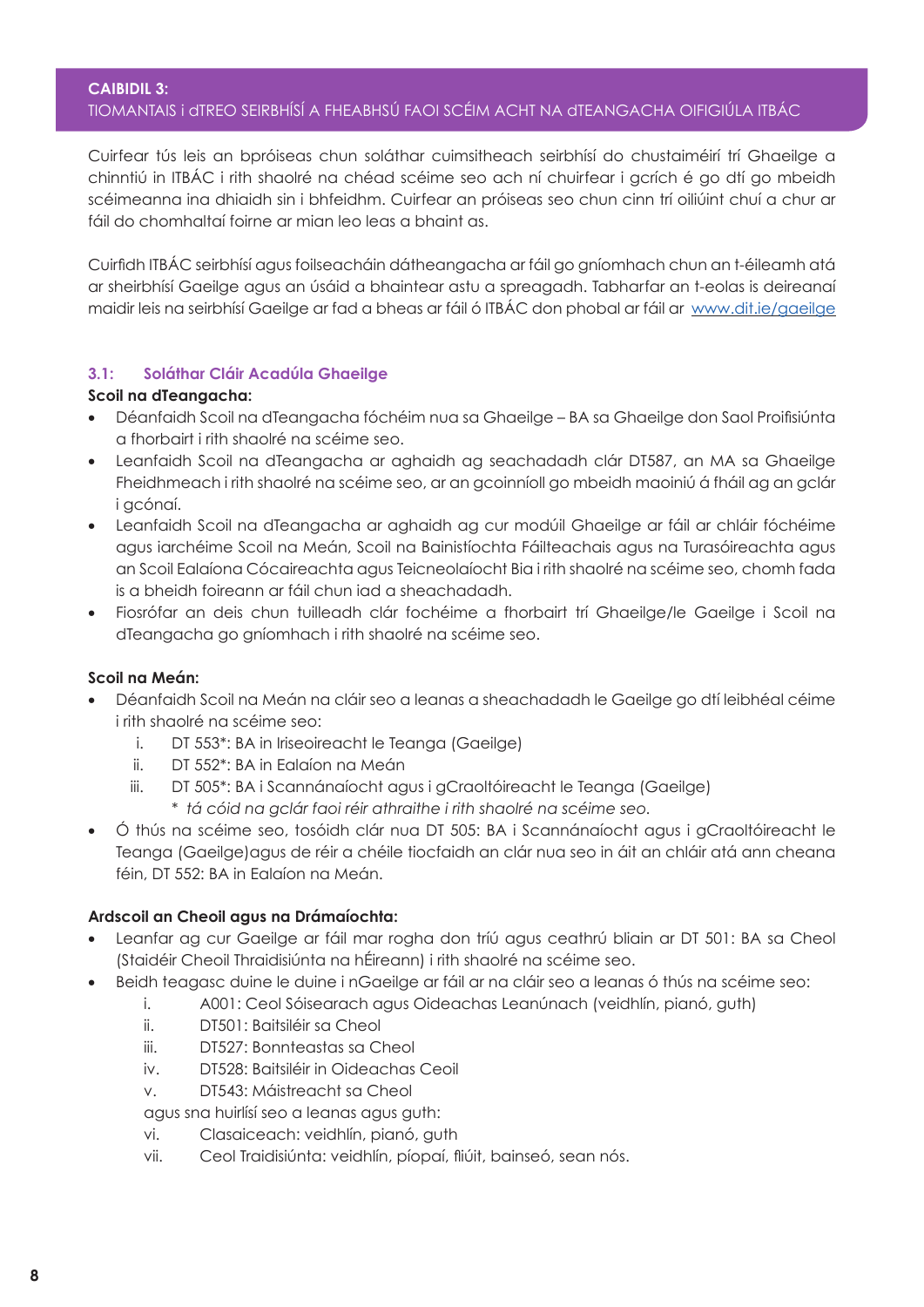#### **CAIBIDIL 3:**  TIOMANTAIS i dTREO SEIRBHÍSÍ A FHEABHSÚ FAOI SCÉIM ACHT NA dTEANGACHA OIFIGIÚLA ITBÁC

#### **Scoil na nEolaíochtaí Sóisialta agus an Dlí:**

Leanfar ar aghaidh ag cur an mhodúil roghnaigh 'Leanaí Dátheangacha in Éirinn' atá ar fáil i mBliain 3 de DT 572, BA in Oideachas Luathóige, ar fáil i rith shaolré na scéime seo.

#### **Scoil na Bainistíochta Fáilteachais agus na Turasóireachta:**

Leanfar ar aghaidh ag cur modúil Ghaeilge ar fáil ar na clár fochéime a chuireann an Scoil ar fáil i rith shaolré na scéime seo, faoi réir thacaíocht leanúnach Scoil na dTeangacha ITBÁC.

#### **An Scoil Ealaíona Cócaireachta agus Teicneolaíocht Bia:**

Leanfar ar aghaidh ag cur modúil Ghaeilge ar fáil ar na clár fochéime a chuireann an Scoil ar fáil i rith shaolré na scéime seo, faoi réir thacaíocht leanúnach Scoil na dTeangacha ITBÁC.

#### **Taighde i nGaeilge:**

- Leanfaidh ITBÁC ag lorg deiseanna do thaighde ar an nGaeilge i gcomhar le Scoileanna agus ionaid thaighde ar fud na hInstitiúide, le heagraíochtaí Gaeilge agus Gaeltachta, le heagraíochtaí eile agus le hInstitiúidí tríú leibhéal.
- • Tá na Scoileanna ar fad thuas tiomanta do thacaíocht a chur ar fáil do mhic léinn ar mian leo taighde a dhéanamh trí Ghaeilge faoi réir ag comhaltaí foirne a bheith ar fáil a bheidh cáilithe go cuí agus a bhfuil ar a gcumas tacaíocht den sórt sin a chur ar fáil agus a bheidh sásta an tacaíocht sin a thabhairt i rith shaolré na scéime seo.

#### **3.2: Soláthar Seirbhísí Oiliúna Gaeilge d'fhoireann ITBÁC**

- • Cuirfidh an Institiúid oiliúint Ghaeilge ar champas ar fáil do chomhaltaí foirne ag leibhéil éagsúla faoi réir éilimh agus acmhainní leordhóthanacha agus éascóidh sí freastal foirne ar oiliúnt ar an gcampas. Léireoidh an leibhéal oiliúna a chuirfear ar fáil don fhoireann an t-éileamh agus is í Oifig na Gaeilge a eagróidh an oiliúint.
- • Tacóidh an tAonad Oiliúna agus Forbartha Foirne le hoiliúint Ghaeilge a chur ar fáil do chomhaltaí foirne i rith uaireanta oibre agus ag amanna lóin agus tráthnónta roimh dheireadh bhliain 2 den scéim.
- • Spreagfar an fhoireann agus tabharfar tacaíocht dóibh scrúduithe Teastas Eorpach na Gaeilge a dhéanamh gach bliain ó thús na scéime seo.
- • Cuirfear oiliúint bhreise níos sonraithe ar fáil do chomhaltaí foirne san fháiltiú, ar an lasc-chlár agus atá sna ranna a thugann aghaidh ar chustaiméirí roimh dheireadh bhliain 2 den scéim.
- • Cuirfear oiliúint sa Ghaeilge ar fáil d'fhoireann na Leabharlainne ar fad chun soláthar seirbhísí trí mheán na Gaeilge i ngach 6 leabharlann de chuid ITBÁC a fheabhsú.
- Cuirfear oiliúint feasachta teanga ar fáil don fhoireann ar fad mar chuid de sceideal oiliúna Aonad Oiliúna agus Forbartha Foirne ITBÁC roimh dheireadh bhliain 2 den scéim seo.
- • Ó thús na scéime, leanfaidh ITBÁC ag cur Scoláireachtaí ar fáil do chomhaltaí foirne chun freastal ar chúrsaí Gaeilge sa Ghaeltacht, faoi réir éilimh agus acmhainní leordhóthanacha.
- • Ó thús na scéime, leanfaidh an Roinn Acmhainní Daonna ag tabhairt aitheantais do rannpháirtíocht chomhaltaí foirne ITBÁC ar chúrsaí samhraidh Gaeilge sa Ghaeltacht mar laethanta oiliúna, faoi réir ceadaithe a mbainisteora áitiúil.
- • Ó thús na scéime, cuirfear comhaltaí foirne nua ar an eolas faoi thiomantais agus faoi dhualgais na hInstitiúide faoi Acht na dTeangacha Oifigiúla i rith ionduchtúcháin. Cuirfear comhairle orthu freisin faoi dheiseanna forbartha chun feabhas a chur ar a n-inniúlacht sa Ghaeilge.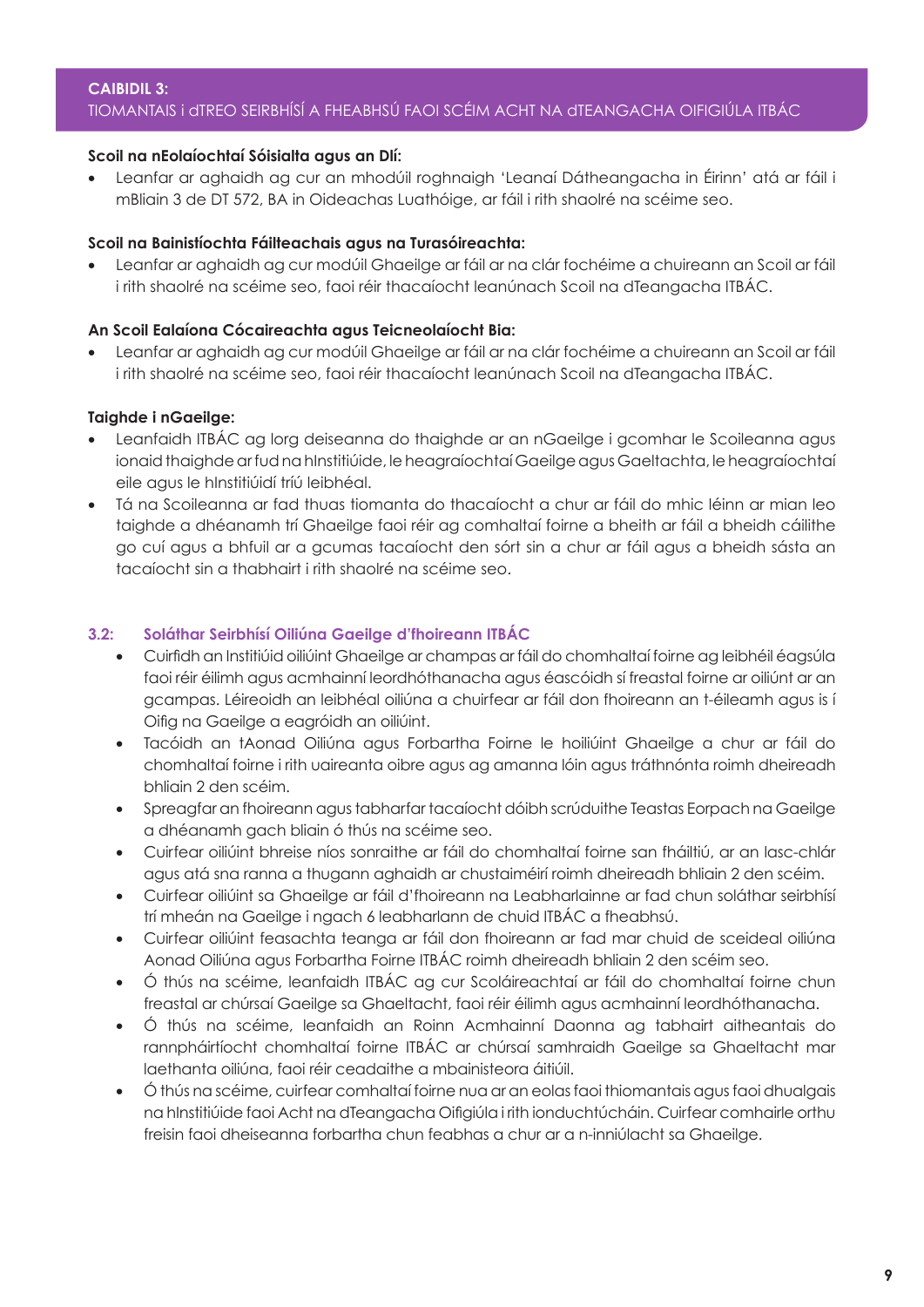#### TIOMANTAIS i dTREO SEIRBHÍSÍ A FHEABHSÚ FAOI SCÉIM ACHT NA dTEANGACHA OIFIGIÚLA ITBÁC

#### **3.3: Foilseacháin, Ábhar Poiblíochta ITBÁC agus na Meáin**

#### **Foilseacháin agus Ábhar Poiblíochta:**

- Cuirfear an t-ábhar seo a leanas ar fáil i nGaeilge agus i mBéarla i bhfoilseacháin de chuid na hInstitiúide ó thús na scéime:
	- Réamheolaire Fochéime ITBÁC (réamhrá ón Uachtarán; an t-eolas ginearálta go léir agus teidil na gclár)
	- Lámhleabhar agus Dialann na Mac Léinn, Saol an Champais ITBÁC (laethanta na seachtaine, na míonna, ceannteidil innéacsanna, an clásal séanta, eolas ar Oifig na Gaeilge agus an litir chumhdaigh)
	- Leabhráin na Searmanas Bhronnta (teidil na gcéimeanna, réamhra agus fáiltiú)
	- Páir Dhámhachtana ITBÁC
- Cuirfear Lámhleabhar na Mac Léinn do DT 553, BA san Iriseoireacht le Teanga (Gaeilge) ar fáil i nGaeilge agus i mBéarla, laistigh den chlúdach céanna roimh dheireadh Bhliain 2 den scéim seo.
- Cuirfear Lámhleabhar na Mac Léinn do DT 505, BA i Scannánaíocht agus Craoltóireacht le Teanga (Gaeilge) ar fáil i nGaeilge agus i mBéarla, laistigh den chlúdach céanna roimh dheireadh Bhliain 2 den scéim seo.
- Beidh teidil na gclár sa Phaimfléad Achomair ar Chláir Pháirtaimseartha ITBÁC clóite i nGaeilge agus i mBéarla agus beidh an leagan ar líne de bhróisiúr Cláir Pháirtaimseartha ITBÁC ar fáil i nGaeilge agus i mBéarla roimh dheireadh bhliain 2 den scéim.
- Roimh dheireadh bhliain 3, áireofar ábhar dátheangach ar an ábhar seo a leanas a chuirfidh Stiúrthóireacht na nGnóthaí Acadúla agus an Chláraitheora ar fáil:
	- Rialacháin an Mheasúnaithe Ghinearálta
	- An Lámhleabhar d'Fheabhsú Cháilíocht Acadúi
- Oibreoidh an Oifig Iontrála le hOifig Gnóthaí Poiblí ITBÁC chun ábhar taispeántais agus chur chun cinn dátheangach a chur ar fáil don Institiúid ó thús na scéime seo.
- Leanfaidh an Oifig Gnóthaí Poiblí ag cur cártaí gnó dátheangacha ar fáil i rith shaolré na scéime seo.
- Roimh dheireadh bhliain 3, beidh an t-ábhar seo a leanas de chuid na hOifige Sláinte agus Sábháilteachta ar fáil go dátheangach:
	- Gnás Garchabhrach Éigeandála
	- Gnásanna Éigeandála Uimhreacha Teagmhála Teileafóin
	- Póstaeir Sláinte agus Sábháilteachta in ITBÁC
	- Póstaer Polasaí Saor ó Thobac
	- Lógó na hOifige Sláinte agus Sábháilteachta
	- Foirm Thuairisce ar Thimpiste
	- Foirm Thuairisce ar Ghuaise ar líne
	- Tuairisc Measúnachta ar Aslonnú ar líne
	- Polasaithe agus Gnásanna Sábháilteachta
	- Sonraí Teagmhála d'Ionadaithe Sláinte agus Sábháilteachta ITBÁC
	- Naisc chuig Reachtaíocht, Treoir agus Tagairtí

#### **Na Meáin:**

- Ó thús na scéime seo, eiseoidh ITBÁC gach preasráiteas a bhaineann le saincheisteanna na Gaeilge go dátheangach. Chomh maith leis sin eiseoidh ITBÁC 10 bpreasráiteas eile ar a laghad in aghaidh na bliana i bhformáid dhátheangach. Bainfidh na preasráitis dhátheangacha le saincheisteanna nó le forbairtí a bhfuil tábhacht náisiúnta/idirnáisiúnta ag baint leo, agus a thugann aghaidh ar théamaí a bhfuil suim ghinearálta ag lucht féachana náisiúnta iontu.
- Leanfar ag cur na rannóige Gaeilge 'Imeachtaí Gaeilge' san áireamh le ríomhiris na foirne "Update" a fhoilsíonn an Oifig Gnóthaí Poiblí.
- Áireofar ábhar Gaeilge agus cuirfear chun cinn é in aon mheán de chuid na mac léinn a dtacaíonn oifigí Saol an Champais leo (Nuachtáin agus Irisleabhair an Choláiste).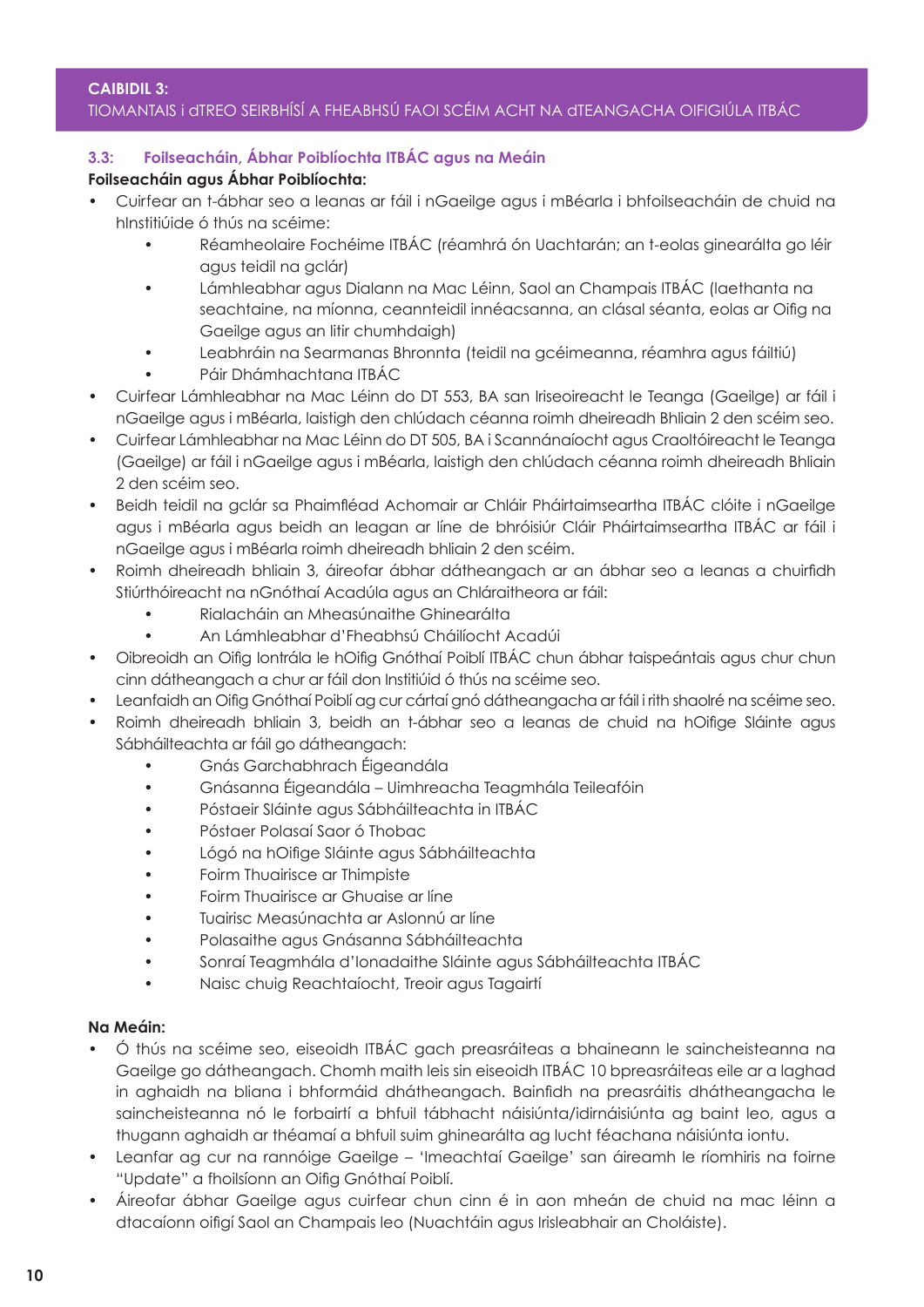#### TIOMANTAIS i dTREO SEIRBHÍSÍ A FHEABHSÚ FAOI SCÉIM ACHT NA dTEANGACHA OIFIGIÚLA ITBÁC

#### **3.4: Bileoga Eolais, Foirmeacha agus Tuarascálacha Modúl ITBÁC**

#### **Bileoga Eolais agus Foirmeacha:**

- Roimh dheireadh bhliain 1, beidh na bileoga eolais agus foirmeacha leabharlainne seo a leanas ar fáil go dátheangach laistigh den chlúdach céanna agus beidh siad le fáil ar Láithreán Gréasáin Sheirbhísí Leabharlainne ITBÁC agus scaipfear iad chuig gach ceann de na 6 láthair leabharlainne:
	- Bileog eolais faoi Rialacháin Leabharlann ITBÁC.
	- Bileog eolais faoi Rochtain a fháil ar an Leabharlann ón mBaile.
	- Bileog eolais faoin gCatalóg Gréasáin Leabhlainne (OPAC) a úsáid.
	- Bileog eolais faoi Iasacht idirleabharlainne agus Soláthar Doiciméad.
	- Treoir na Mac Léinn ar Sheirbhísí Leabharlann Shráid Chaoimhín.
	- Bileog eolais faoin Leabharlann ag ITBÁC Sráid Aungier a úsáid.
	- Bileog eolais faoi Shaoráidí Ríomhaireachta agus Priontála sa Leabharlann (Sráid Aungier).
- Beidh Rialacháin na Mac Léinn, ITBÁC ar fáil i nGaeilge agus i mBéarla roimh dheireadh bhliain 1 den scéim seo.
- Roimh dheireadh na scéime, cuirfear na foirmeacha iarratais seo a leanas go léir ar fáil go dátheangach laistigh den chlúdach céanna:
	- Gach foirm iarratais ar Sheirbhísí Leabharlainne
	- Iarratas chun Cead a fháil Scrúduithe Dáimhe a dhéanamh.
	- Foirm Iarratais do chúrsa lánaimseartha don Roinn Dlí.
	- Foirmeacha tuairiscithe socrúcháin don BA in Oideachas Luathóige.
	- Foirm Iarratais ar Chláir Iarchéime.
	- Staidéar Iarcéime trí Thaighde, Iarratas agus Clárú PGR 1.
	- Staidéar Iarcéime trí Thaighde, Gnáthshonraí Mac Léinn
	- Staidéar Iarcéime trí Thaighde, Socruithe Maoirseoireachta PGR 1(C).
	- Foirm Iarratais ar Ranganna Teanga Foirne (DT 554) de chuid Scoil na dTeangacha.
	- Foirm Suirbhé an Léachtóra ar na Mic Léinn
- Cinnteoidh ITBÁC nuair a chuirfear foirmeacha iarratais eolais ar fáil mar leaganacha ar leithligh i nGaeilge agus i mBéarla, go gcuirfear ráiteas oiriúnach ar an leagan Béarla den doiciméad ag cur in iúl go bhfuil leagan Gaeilge ar leith den doiciméad ar fáil agus go bhfuil an leagan Gaeilge le fáil chomh héasca céanna leis an leagan Béarla.
- Beidh na teimpléid a mbaintear úsáid astu chun aitheantas a thabhairt don Oifig Bhainistiú Taifead (lena n-áirítear Saoráil Faisnéise agus Cosaint Sonraí) dátheangach laistigh den chlúdach céanna roimh dheireadh bhliain 1 den Scéim.
- Foilseofar sainchuntas poist ina mbeidh Gaeilge mar phríomhriachtanas san Institiúid i nGaeilge nó go dátheangach ó thús na scéime seo.
- Ó thús na scéime, déanfar athbhreithniú i gcomhair aistriúcháin ar gach eolas ginearálta, Gnáthchleachtais Oibríochta, bileoga eolais, léarscáileanna agus eile atá Oifig na bhFoirgneamh á dhearadh nó á athdhearadh. Cuirfear achoimrí gearra, réamhráite agus teidil ar fáil go dátheangach nuair is cuí.
- Beidh na bileoga fíricí socrúcháin oibre a scaipeann an Oifig Sláinte agus Sábháilteachta ar fáil go dátheangach laistigh den chlúdach céanna roimh dheireadh bhliain 2 den scéim seo.
- Tá an t-eolas seo a leanas ar fáil i nGaeilge nó go dátheangach in ITBÁC faoi láthair agus leanfar ar aghaidh á chur ar fáil go dátheangach laistigh den chlúdach céanna i rith shaolré na scéime seo:
	- Gach foirm, bróisiúr agus bileog eolais de chuid Oifig na Gaeilge.
	- Gach bróisiúr agus bileog eolais a bhaineann le DT 587: MA sa Ghaeilge Fheidhmeach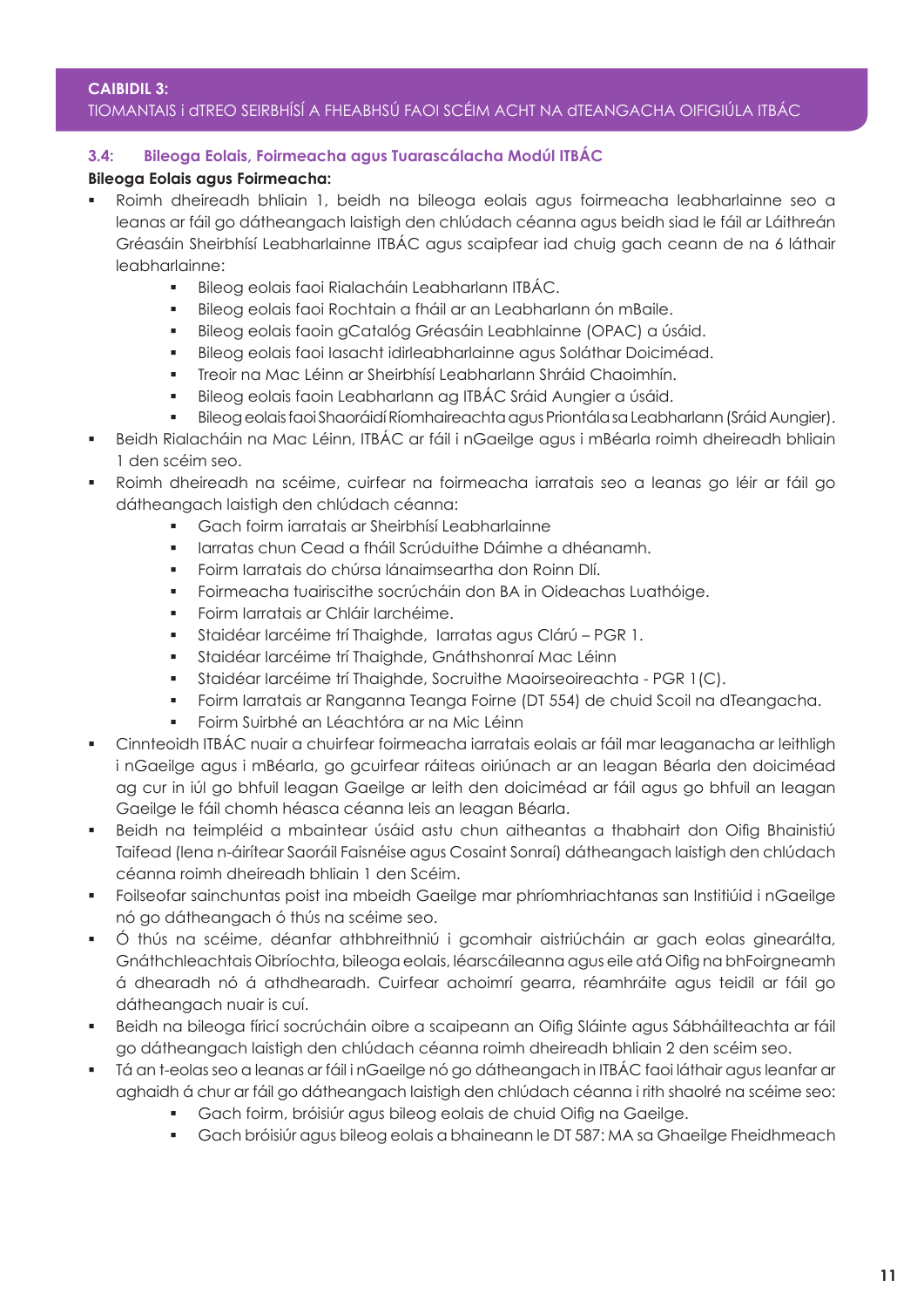#### **CAIBIDIL 3:**  TIOMANTAIS i dTREO SEIRBHÍSÍ A FHEABHSÚ FAOI SCÉIM ACHT NA dTEANGACHA OIFIGIÚLA ITBÁC

#### **Tuarascálacha Modúl:**

- • Beidh tuarascálacha do mhodúil Ghaeilge ar fáil i nGaeilge amháin nó i nGaeilge agus i mBéarla laistigh den chlúdach amháin ó Scoil na Meán roimh dheireadh bhliain 2 den scéim seo.
- • Beidh tuarascálacha do mhodúil Ghaeilge ar fáil i nGaeilge amháin nó i nGaeilge agus i mBéarla laistigh den chlúdach amháin ó Scoil na dTeangacha roimh dheireadh bhliain 2 den scéim seo.
- • Beidh tuairisc agus leagan amach don chlár BA sa Cheol (Staidéir Cheoil Thraidisiúnta na hÉireann), DT 501 ar fáil go dátheangach ó Ardscoil an Cheoil agus na Drámaíochta roimh dheireadh bhliain 2.

#### **3.5: Teicneolaíocht Faisnéise, Láithreán Gréasáin agus Seirbhísí Idirghníomhacha ITBÁC**

#### **Teicneolaíocht Faisnéise:**

- Beidh teachtaireacht dhátheangach i gceangal le gach ríomhphost a théann trí chórais scanta ríomhphoist ITBÁC ó dheireadh bhliain 1 den scéim seo.
- Beidh fógraí ríomhphoist chun cur in iúl do dhaltaí clárú a dhéanamh ar líne agus chun torthaí scrúduithe a fháil ar líne sa dá theanga ó dheireadh bhliain 1 den scéim seo.
- • Áireofar níos mó ábhair Ghaeilge ar chárta Aitheantais Mac Léinn ITBÁC san athbhreithniú atá molta ar fhormáid na gcártaí aitheantais a tharlóidh i rith shaolré na scéime.
- • Cinnteoidh an Institiúid go ndéanfar stáisiúin oibre ríomhairí agus feistí imeallacha reatha agus nua go léir a chumrú chun tacú le hiontráil, léiriú agus priontáil eolais i gceachtar den dá theanga oifigiúil ó thús na scéime seo. Beidh bunchumraíocht méarchláir Ríocht Aontaithe / Éire caighdeánach ag gach ríomhaire amach anseo.
- • Beidh na córais ríomhaireachta nua a chuirfear isteach in ITBÁC comhoiriúnach leis an nGaeilge ó thaobh ainmneacha, logainmneacha agus seoltaí a thaifeadadh, a thaispeáint agus a phriontáil ó thús na scéime seo.
- • Cuirfidh ITBÁC isteach pácáistí Gaeilge (Seiceálacha litrithe, uirlisí profléitheoireachta agus eile) ar bhealach rialaithe tar éis don dhéantúsóir bogearraí iad a eisiúint do chórais a úsáidtear go minic ar nós Microsoft Office agus Windows, faoi réir inmharthanacht theicniúil i rith shaolré na scéime seo.

#### **Láithreán Gréasáin ITBÁC:**

Is é láithreán gréasáin ITBÁC www.dit.ie an príomhfhoinse eolais don phobal maidir leis an Institiúid. Faoi láthair, is beag ábhar Gaeilge atá le fáil ar láithreán gréasáin ITBÁC. Mar sin féin, tá an córas in ann déileáil le hábhar dátheangach agus iltheangach agus tá cuid den ábhar ar fáil go dátheangach cheana féin.

Sna 3 bliana atá amach romhainn, déanfar an t-ábhar Gaeilge ar láithreán gréasáin ITBÁC a mhéadú mar seo a leanas:

- Beidh an t-ábhar statach ar leathanach Fáilte nó leathanach Baile na Ranna, na Scoileanna agus na Seirbhísí seo a leanas ar fáil go dátheangach roimh dheireadh na scéime:
	- • Oifig an Uachtaráin, lena n-áirítear an Oifig Gnóthaí Poiblí agus an Oifig Bainistíochta Taifead.
	- • Leathanacha Fáilte nó leathanacha Baile na 4 Choláiste (Coláiste na nEalaíon agus na Turasóireachta, Coláiste an Ghnó, Coláiste na Innealtóireachta agus na Timpeallachta Tógtha agus Coláiste na nEolaíochtaí agus na Sláinte).
	- • Acmhainní Daonna lena n-áirítear Oiliúint agus Forbairt Foirne agus an Oifig Sláinte agus Sábháilteachta.
	- • Scoil na dTeangacha, Scoil na Meán, Scoil na Bainistíochta Fáilteachais agus na Turasóireachta, an Scoil Ealaíona Cócaireachta agus Teicneolaíocht Bia, Ardscoil an Cheoil agus na Drámaíochta agus Scoil na nEolaíochtaí Sóisialta agus an Dlí.
	- • Oifig na bhFoirgneamh
	- Saol an Champais
	- • Stiúrthóireacht na nGnóthaí Acadúla agus an Chláraitheora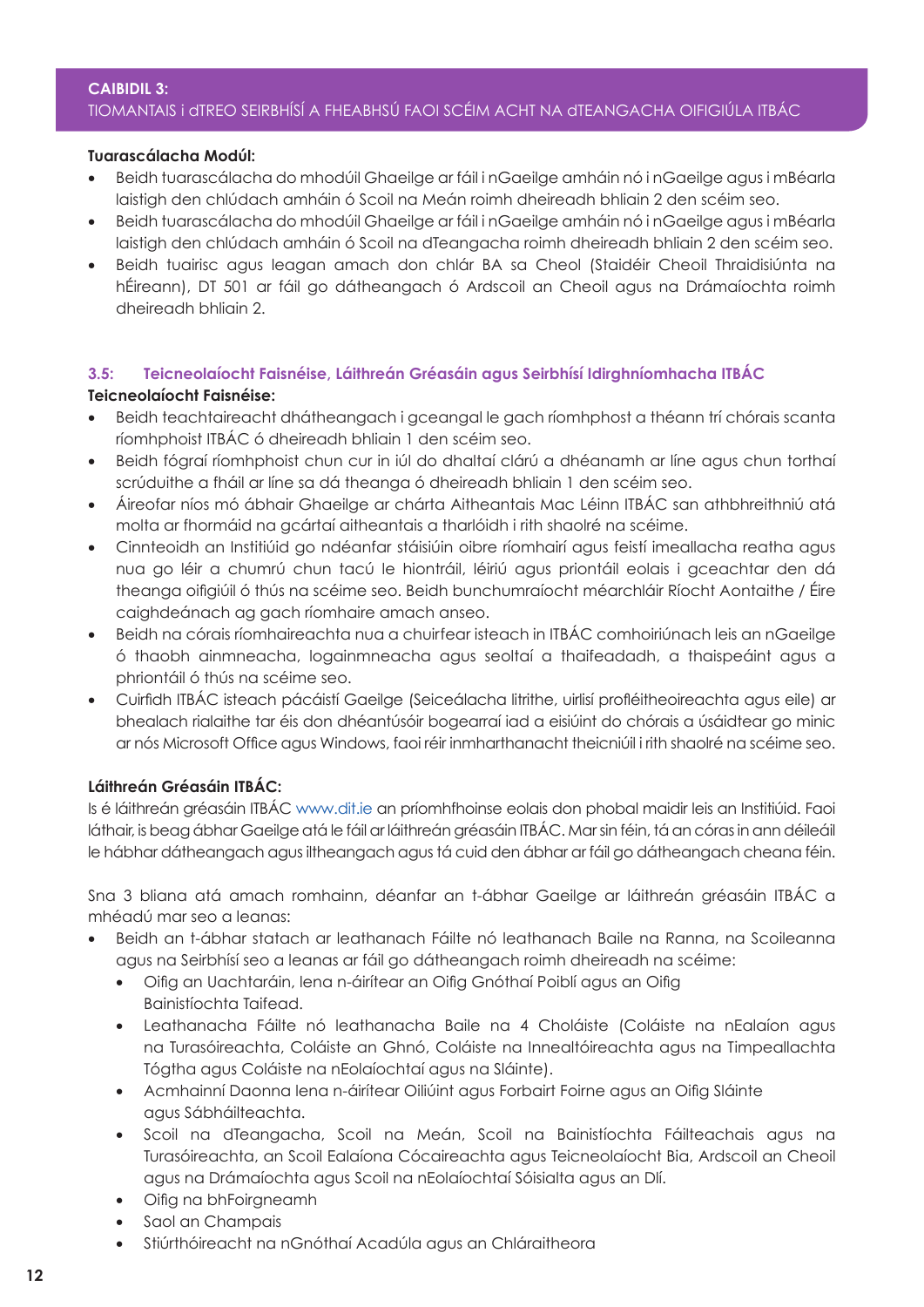#### TIOMANTAIS i dTREO SEIRBHÍSÍ A FHEABHSÚ FAOI SCÉIM ACHT NA dTEANGACHA OIFIGIÚLA ITBÁC

- • Seirbhísí Eolais
- • Seirbhísí Leabharlainne
- • Oifig Maoine agus Saoráidí
- • Oifig Iontrála Mac Léinn
- Beidh aon leathanach nua a thugtar cothrom le dáta ar an rannóg About DIT den láithreán gréasáin le fáil sa dá theanga.
- Réamhrá ar leathanach na Seirbhísí Leabharlainne.
- • Cuirfear ábhar Gaeilge le leathanach baile Aontas na Mac Léinn ITBÁC.
- • An Gluais Téarmaí Sláinte agus Sábháilteachta atá ar fáil ar líne.
- • Cuirfidh tairseach foirne agus mac léinn na hInstitiúide, www.myDIT.ie, ábhar Gaeilge ar a leathanach baile agus foilseoidh sí 'Focal an Lae' as Gaeilge gach lá.
- Cinnteoidh ITBÁC go gcuirfear gach foilseachán agus bileog eolais a chuirfear ar fáil i nGaeilge nó go dátheangach ar fáil ar an láithreán gréasáin ag an am céanna leis an leagan Béarla.
- • Cuirfidh ITBÁC tiomantais na hInstitiúide faoi Scéim Acht na dTeangacha Oifigiúla ITBÁC chun cinn go gníomhach agus cuirfidh siad an pobal ar an eolas maidir leo ó thús na scéime. Chun na seirbhísí a chuirtear ar fáil trí Ghaeilge in ITBÁC a chur in iúl don phobal, cruthófar an rannóg www.dit.ie/gaeilge ar láithreán gréasáin na hInstitiúide le nasc ón leathanach baile www.dit.ie Beidh eolas faoi na seirbhísí agus na foilseacháin go léir atá ar fáil go dátheangach ón Institiúid mar chuid de Scéim Acht na dTeangacha Oifigiúla ITBÁC le fáil ar www.dit.ie/gaeilge agus tabharfar cothrom le dáta go rialta é.

#### **Seirbhísí Idirghníomhacha ITBÁC:**

- • Tá córas iarratais ar líne á fhorbairt ag Oifig Iontrála ITBÁC do gach clár fochéime agus iarchéime ITBÁC agus roimh dheireadh na scéime seo beidh an córas iarratais ar líne seo ar fáil i nGaeilge.
- • Cuirfear ar fáil aon seirbhísí idirghníomhacha nua eile de chuid na hInstitiúide a thugann deis don phobal iarratais a dhéanamh ar líne go dátheangach faoi réir inmharthanacht theicniúil ó thús na scéime.
- Aon seirbhísí idirghníomhacha ar líne atá ar fáil i mBéarla amháin faoi láthair faoi smacht ITBÁC, cuirfear ar fáil go dátheangach iad faoi réir inmharthanacht theicniúil agus chomh luath is a bhíonn acmhainní agus foireann ar fáil ón Rannóg Teicneolaíochta Faisnéise chun tabhairt faoin obair.
- Beidh an comhéadan catalóige leabharlainne ar líne ar fáil go dátheangach chomh luath is a bheidh crua-earraí nua i bhfeidhm chun an t-uasghrádú bogearraí riachtanach a éascú. Críochnófar é seo roimh bhliain 3 den scéim.

#### **3.6: An Ghaeilge agus Saol na Mac léinn:**

- • Oibreoidh Aontas na Mac Léinn ITBÁC le Cumann Gaelach na hInstitiúide, le hOifig na Gaeilge, le hAontas na Mac Léinn in Éirinn agus le páirtithe eile chun beartas Gaeilge a fhorbairt don Aontas roimh dheireadh bhliain 1 den scéim seo.
- Tacóidh Aontas na Mac Léinn ITBÁC le hOifigeach Gaeilge Mac Léinn a cheapadh roimh dheireadh bhliain 2 den scéim seo.
- Leanfaidh Oifig Chumann na Mac Léinn agus Aontas na Mac Léinn, ITBÁC ar aghaidh ag tabhairt tacaíochta don Chumann Gaelach i rith shaolré na scéime seo agus forbrófar Cumainn Ghaelacha bhreise ar champais eile na hInstitiúide i rith shaolré na scéime seo.
- • Ó thús na scéime seo, oibreoidh Aontas na Mac Léinn ITBÁC leis an gCumann Gaelach, le hOifig na Gaeilge agus le cumainn eile de chuid na mac léinn lena chinntiú go mbeidh imeachtaí Gaeilge ar bun i rith Sheachtain na Chéad Bhliana agus Sheachtain Phléarácaim gach bliain.
- • Cuirfear oiliúnt feasachta teanga ar fáil do chomhaltaí foirne, oifigigh thofa agus tionólaithe de chuid Aontas na Mac Léinn ITBÁC chun iad a chur ar an eolas faoi thiomantais agus dualgais na hInstitiúide faoi Acht na dTeangacha Oifigiúla roimh dheireadh na scéime seo.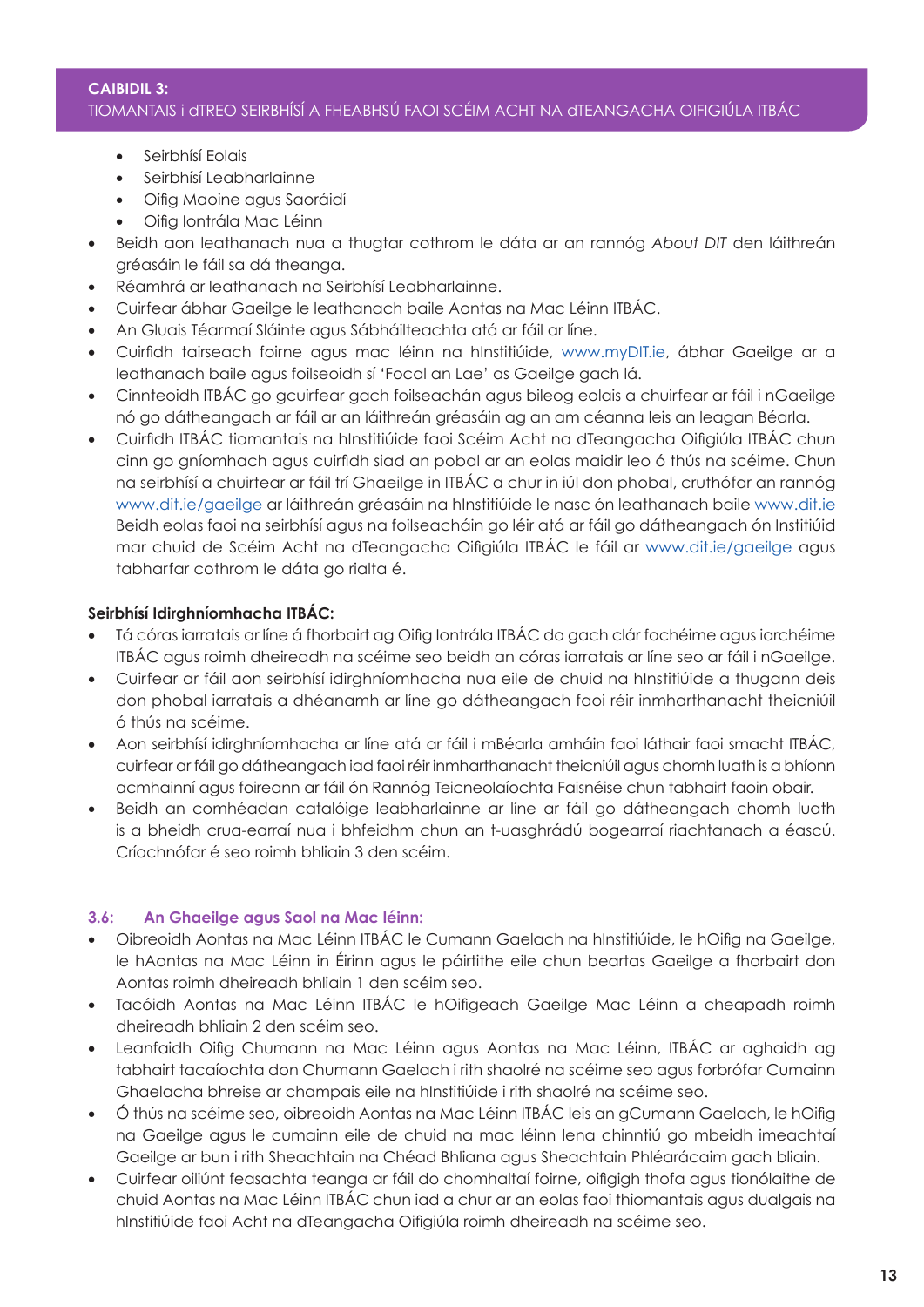### TIOMANTAIS i dTREO SEIRBHÍSÍ A FHEABHSÚ FAOI SCÉIM ACHT NA dTEANGACHA OIFIGIÚLA ITBÁC

- • Leanfar le Scéim Cónaithe Gaeilge, Institiúid Teicneolaíochta Bhaile Átha Cliath i rith shaolré na scéime seo agus cuirfear scoláireachtaí ar fáil do mhic léinn ITBÁC le Gaeilge chun lóistín a roinnt lena chéile trí mheán na Gaeilge, arna eagrú ag Oifig na Gaeilge.
- • Leanfar le ranganna Gaeilge saor in aisce a chur ar fáil do mhic léinn na hInstitiúide chomh maith le Scoláireachtaí chun freastal ar chúrsaí Gaeilge sa Ghaeltacht, faoi réir éilimh agus acmhainní leordhóthanacha, arna eagrú ag Oifig na Gaeilge.
- • Oibreoidh Oifig na bhFoirgneamh le Saol an Champais, ITBÁC agus le hOifig na Gaeilge chun Spás Foghlama Neamhfhoirmiúil Gaeilge ainmnithe a bhunú roimh dheireadh bhliain 1 den scéim seo.
- • Leanfar ar aghaidh ag úsáid na Gaeilge ag bronnadh foirmiúil dámhachtainí ITBÁC ag searmanais bhronnta ó thús na scéime seo.

#### **3.7: Lasc-chlár ITBÁC:**

Is é lasc-chlár ITBÁC an chéad phointe teagmhála d'fhormhór an phobail a dhéanann teagmháil leis an Institiúid. Beidh sé mar bheartas ag ITBÁC a chinntiú ó thús na scéime go mbeidh cleachtas na Seirbhíse Ardchaighdeáin do Chustaiméirí (QCS) i bhfeidhm sa réimse seo:

- • Cuirfidh an fhoireann Lasc-chláir fáilte roimh an bpobal go dátheangach agus déarfar ainm na hInstitiúide i nGaeilge agus i mBéarla.
- • Beidh socruithe cuí i bhfeidhm le gur féidir leis an bpobal dul i dteagmháil gan mhoill leis an oifig nó leis an oifigeach a bhfuil sé de dhualgas air/uirthi an tseirbhís a theastaíonn a chur ar fáil trí Ghaeilge, nuair is ann dóibh.

#### **3.8: Fáiltithe ITBÁC**

Is iad fáiltithe ITBÁC an chéad phointe teagmhála ag go leor cuairteoirí chuig Institiúid Teicneolaíochta Bhaile Átha Cliath agus tá siad mar phointe comhtheagmhála do gach campas ITBÁC don fhoireann agus do mhic léinn. Tá go leor foirgneamh ag ITBÁC atá lonnaithe ar fud chathair Bhaile Átha Cliath. Is iad na príomhláithreacha ná: Sráid Aungier, Sráid Bolton, Sráid Chathail Brugha, Sráid Chaoimhín, Cearnóg Mhuinseo, 143 Bóthar Ráth Maonais agus 159 Bóthar Ráth Maonais.

- • Cuirfear tús leis an bpróiseas chun soláthar cuimsitheach seirbhísí do chustaiméirí trí Ghaeilge ag an bhfáiltiú i ngach príomhláthair a chinntiú i rith shaolré na chéad scéime seo agus ní chuirfear i gcrích é go dtí go mbeidh scéimeanna ina dhiaidh sin i bhfeidhm. Ach cuirfear oiliúint Ghaeilge shonrach ar fáil d'fhoireann fáiltithe ITBÁC chun soláthar seirbhíse trí mheán na Gaeilge a fheabhsú d'fhonn seirbhís dhátheangach a chur ar fáil i dhá ionad ITBÁC roimh dheireadh na scéime seo.
- Roimh dheireadh bhliain 2 den scéim seo, cuirfear oiliúnt feasachta teanga ar fáil don fhoireann fáiltithe iomlán mar chuid d'Oiliúint Fáiltithe Ghinearálta ITBÁC.

#### **3.9: Campas Ghráinseach Ghormáin:**

- • Déanfaidh an Oifig Iontrála, Oifig na bhFoirgneamh, Saol an Champais chomh maith leis an Oifig Maoine agus Saoráidí pleanáil d'fhorbairt bhreise agus do chur chun cinn sholáthar seirbhísí Ghaeilge do Champas nua Ghráinseach Ghormáin, atá beartaithe d'ITBÁC.
- Déanfaidh Seirbhísí Leabharlainne ITBÁC pleanáil d'fhorbairt bhreise agus do chur chun cinn sholáthar seirbhísí Ghaeilge don leabharlann lárnach nua atá beartaithe do champas nua Ghráinseach Ghormáin.
- Tá Seirbhísí Leabharlainne ITBÁC ag forbairt Bailiúchán Speisialta de Mheáin Ghaeilge faoi láthair. Leanfaidh na Seirbhísí Leabharlainne le deiseanna chun an bailiúchán seo a fhorbairt agus fáilte a chur roimh ábhair ón bpobal chun cur leis an mBailiúchán Speisialta seo. Forbrófar an Bailiúchán Speisialta i gcomhar le Coiste na Gaeilge ITBÁC agus le leabharlanna, eagraíochtaí agus Institiúidí tríú leibhéal eile.
- Cuirfear úsáid logainmneacha Gaeilge chun cinn ar an gcampas nua i nGráinseach Ghormáin.